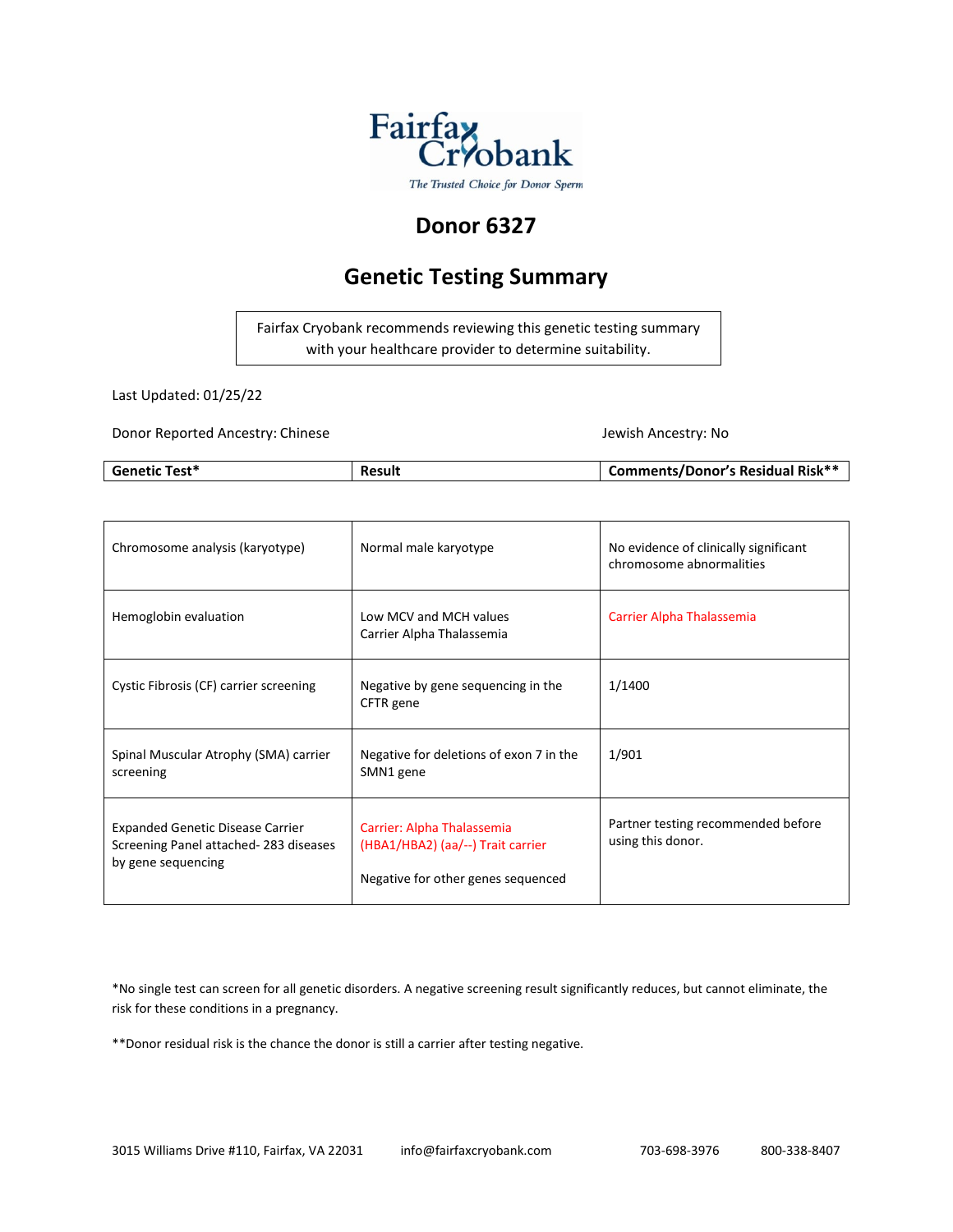



## Patient Information Name: Donor 6327 Date of Birth: Sema4 ID: Client ID:

Indication: Carrier Testing

#### Specimen Information

Specimen Type: Blood Date Collected: 07/30/2020 Date Received: 07/31/2020 Final Report: 08/15/2020

#### Referring Provider



# Expanded Carrier Screen (283) Minus TSE

Number of genes tested: 283

### SUMMARY OF RESULTS AND RECOMMENDATIONS

| <del>D</del> Positive                             | $\Theta$ Negative                                |
|---------------------------------------------------|--------------------------------------------------|
| Carrier of Alpha-Thalassemia (AR)                 | Negative for all other genes tested              |
| Associated gene(s): HBA1/HBA2                     | To view a full list of genes and diseases tested |
| Variant(s) Detected: One copy of the SEA deletion | please see Table 1 in this report                |

AR=Autosomal recessive; XL=X-linked

### Recommendations

- Testing the partner for the above positive disorder(s) and genetic counseling are recommended.
- Please note that for female carriers of X-linked diseases, follow-up testing of a male partner is not indicated.
- CGG repeat analysis of FMR1 for fragile X syndrome is not performed on males as repeat expansion of premutation alleles is not expected in the male germline.
- Individuals of Asian, African, Hispanic and Mediterranean ancestry should also be screened for hemoglobinopathies by CBC and hemoglobin electrophoresis.
- Consideration of residual risk by ethnicity after a negative carrier screen is recommended for the other diseases on the panel, especially in the case of a positive family history for a specific disorder.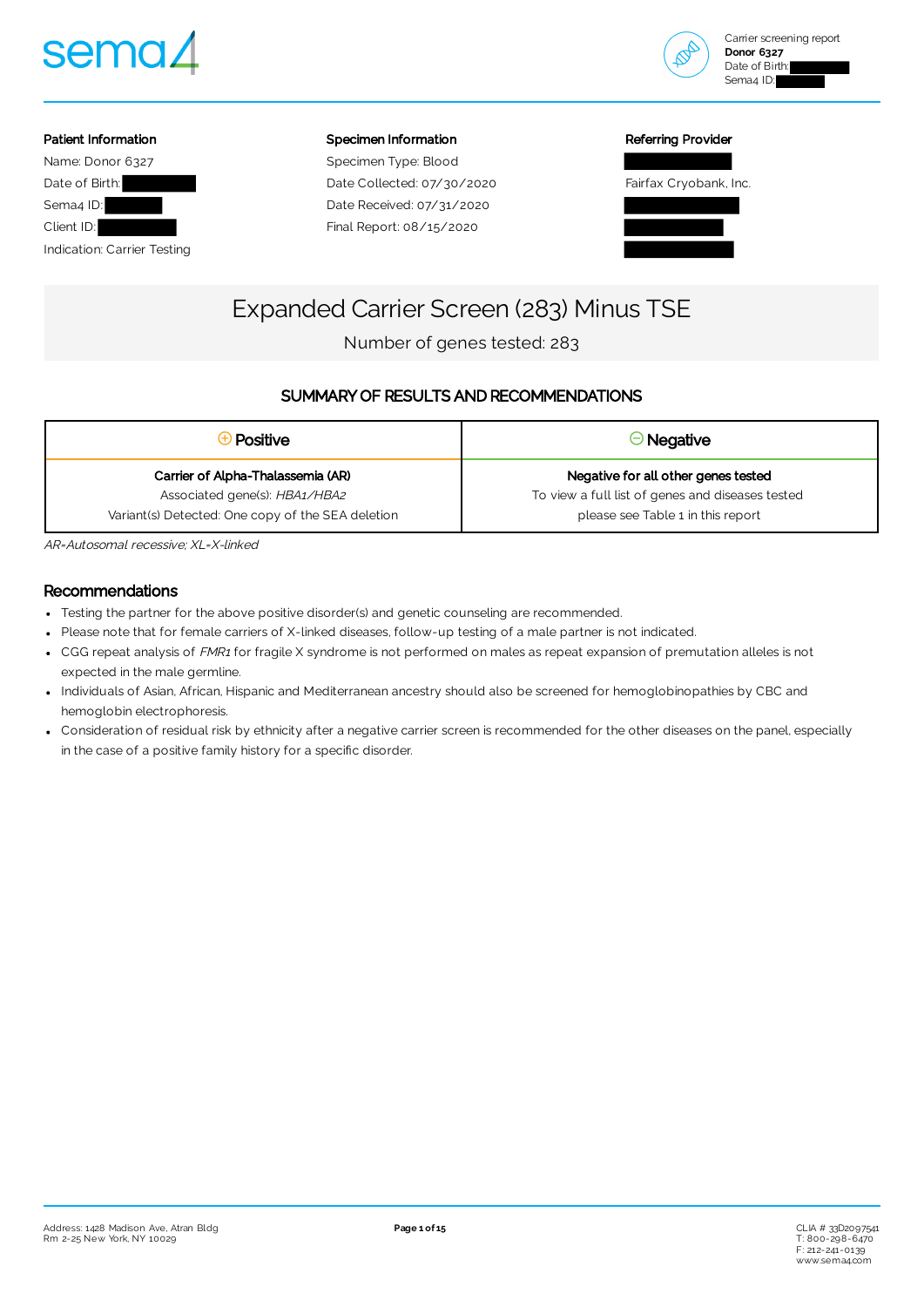

## Interpretation of positive results

### Alpha-Thalassemia (AR)

#### Results and Interpretation

HBA1 Copy Number: 1 HBA2 Copy Number: 1 One copy of the SEA deletion detected HBA1/HBA2 Sequencing: Negative Gene(s) analyzed: HBA1 (NM\_000558.4) and HBA2 (NM\_000517.4)

Inheritance: Autosomal Recessive

This patient carries a heterozygous SEA deletion, resulting in the loss of two copies of the alpha-globin gene on the same chromosome and is therefore a carrier of the alpha-thalassemia trait (aa/--). No pathogenic or likely pathogenic variants were identified by sequence analysis. Typically, individuals have four functional alpha-globin genes: 2 copies of HBA1 and 2 copies of HBA2, whose expression is regulated by a cisacting regulatory element HS-40. Alpha-thalassemia carriers have three (silent carrier) or two (carrier of the alpha-thalassemia trait) functional alpha-globin genes with or without a mild phenotype.

#### What is Alpha-Thalassemia?

Alpha-thalassemia is an autosomal recessive condition that affects the red blood cells. It can affect people of any ethnicity, but is more common in people who can trace their ancestry to Southeast Asia, India, equatorial Africa, the Mediterranean, or the Arabian Peninsula. There are two major forms of alpha-thalassemia:

- Hemoglobin Bart syndrome is caused by a loss of all 4 alpha-globin genes (--/--). It is very severe, and fetuses are either stillborn or die shortly after birth.
- Alpha-thalassemia (also called HbH disease) is caused by a loss of 3 alpha-globin genes (-a/--). This disease results in anemia, an enlarged spleen, and mild jaundice. Most individuals are mildly disabled by this condition. Some people with more severe disease require frequent blood transfusions.

The type of disease as well as the severity of symptoms can be predicted based on the genetic variants detected. Carriers may have mild anemia.

## Test description

This patient was tested for a panel of diseases using a combination of sequencing, targeted genotyping and copy number analysis. Please note that negative results reduce but do not eliminate the possibility that this individual is a carrier for one or more of the disorders tested. Please see Table 1 for a list of genes and diseases tested, and [go.sema4.com/residualrisk](https://go.sema4.com/residualrisk) for specific detection rates and residual risk by ethnicity. With individuals of mixed ethnicity, it is recommended to use the highest residual risk estimate. Only variants determined to be pathogenic or likely pathogenic are reported in this carrier screening test.

leve  $\Rightarrow$ 

Ruth Kornreich, Ph.D., FACMG, Laboratory Director Laboratory Medical Consultant: George A. Diaz, M.D., Ph.D.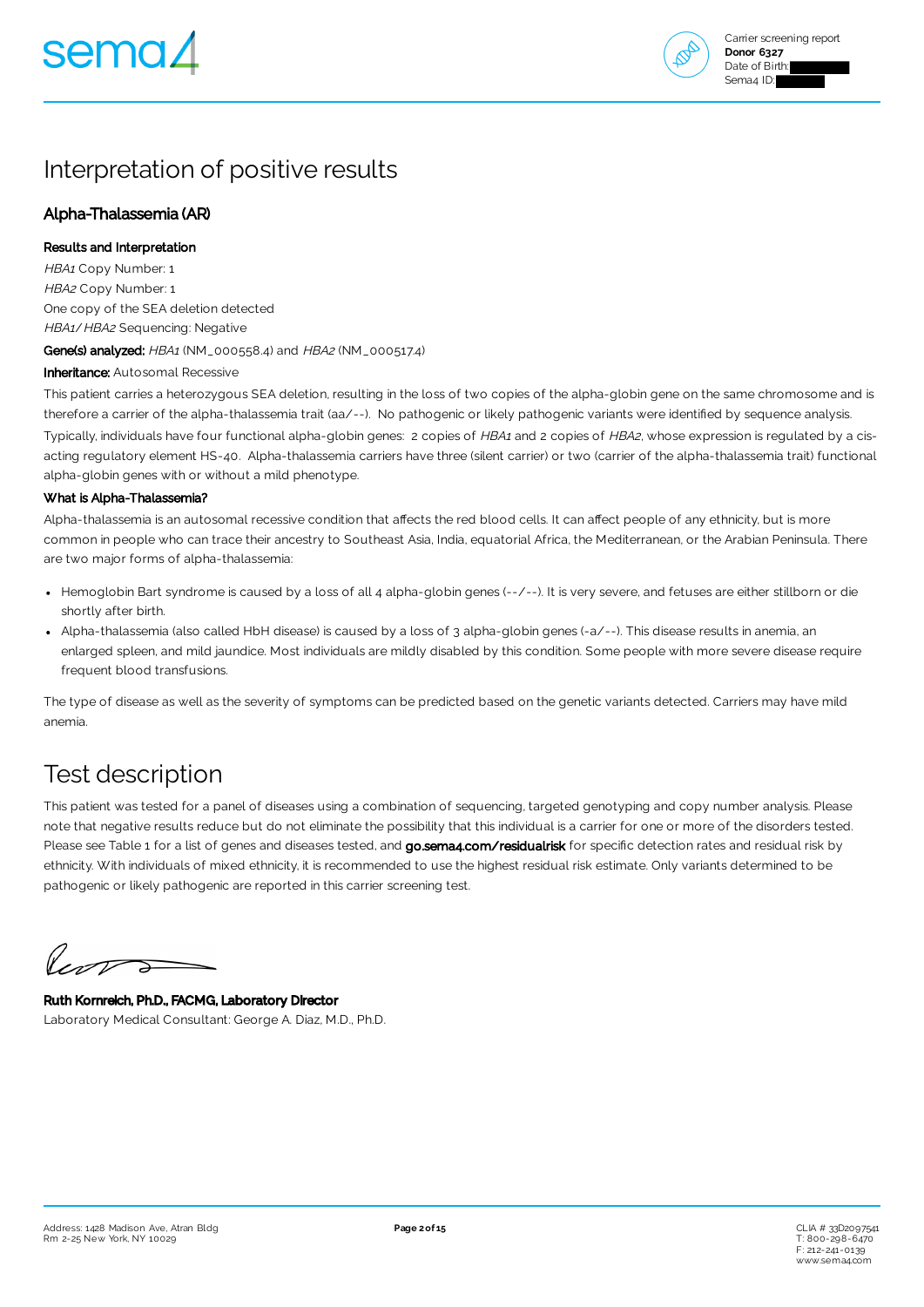



## Genes and diseases tested

For specific detection rates and residual risk by ethnicity, please visit [go.sema4.com/residualrisk](https://go.sema4.com/residualrisk)

#### Table 1: List of genes and diseases tested with detailed results

| <b>Disease</b>                                                  | Gene                            | Inheritance<br>Pattern | Status              | Detailed Summary                                                                                                      |
|-----------------------------------------------------------------|---------------------------------|------------------------|---------------------|-----------------------------------------------------------------------------------------------------------------------|
| Positive                                                        |                                 |                        |                     |                                                                                                                       |
| Alpha-Thalassemia                                               | HBA1/HBA2                       | AR                     | Carrier             | HBA1 Copy Number: 1<br>HBA2 Copy Number: 1<br>One copy of the SEA deletion detected<br>HBA1/HBA2 Sequencing: Negative |
| Negative                                                        |                                 |                        |                     |                                                                                                                       |
| 3-Beta-Hydroxysteroid Dehydrogenase Type II<br>Deficiency       | HSD3B2                          | AR                     | <b>Reduced Risk</b> |                                                                                                                       |
| 3-Methylcrotonyl-CoA Carboxylase Deficiency (MCCC1-<br>Related) | MCCC1                           | AR                     | <b>Reduced Risk</b> |                                                                                                                       |
| 3-Methylcrotonyl-CoA Carboxylase Deficiency (MCCC2-<br>Related) | MCCC <sub>2</sub>               | <b>AR</b>              | <b>Reduced Risk</b> |                                                                                                                       |
| 3-Methylglutaconic Aciduria, Type III                           | OPA3                            | AR                     | <b>Reduced Risk</b> |                                                                                                                       |
| 3-Phosphoglycerate Dehydrogenase Deficiency                     | PHGDH                           | <b>AR</b>              | <b>Reduced Risk</b> |                                                                                                                       |
| 6-Pyruvoyl-Tetrahydropterin Synthase Deficiency                 | <b>PTS</b>                      | AR                     | <b>Reduced Risk</b> |                                                                                                                       |
| Abetalipoproteinemia                                            | <b>MTTP</b>                     | <b>AR</b>              | <b>Reduced Risk</b> |                                                                                                                       |
| Achromatopsia (CNGB3-related)                                   | CNGB3                           | AR                     | <b>Reduced Risk</b> |                                                                                                                       |
| Acrodermatitis Enteropathica                                    | SLC39A4                         | <b>AR</b>              | <b>Reduced Risk</b> |                                                                                                                       |
| Acute Infantile Liver Failure                                   | <b>TRMU</b>                     | AR                     | <b>Reduced Risk</b> |                                                                                                                       |
| Acyl-CoA Oxidase   Deficiency                                   | ACOX1                           | <b>AR</b>              | <b>Reduced Risk</b> |                                                                                                                       |
| Adenosine Deaminase Deficiency                                  | <b>ADA</b>                      | AR                     | <b>Reduced Risk</b> |                                                                                                                       |
| Adrenoleukodystrophy, X-Linked                                  | ABCD1                           | XL                     | <b>Reduced Risk</b> |                                                                                                                       |
| Aicardi-Goutieres Syndrome (SAMHD1-Related)                     | SAMHD <sub>1</sub>              | <b>AR</b>              | <b>Reduced Risk</b> |                                                                                                                       |
| Alpha-Mannosidosis                                              | MAN <sub>2</sub> B <sub>1</sub> | AR                     | <b>Reduced Risk</b> |                                                                                                                       |
| Alpha-Thalassemia Mental Retardation Syndrome                   | <b>ATRX</b>                     | XL                     | <b>Reduced Risk</b> |                                                                                                                       |
| Alport Syndrome (COL4A3-Related)                                | COL4A3                          | ${\sf AR}$             | Reduced Risk        |                                                                                                                       |
| Alport Syndrome (COL4A4-Related)                                | COL4A4                          | AR                     | Reduced Risk        |                                                                                                                       |
| Alport Syndrome (COL4A5-Related)                                | COL4A5                          | $\mathsf{XL}$          | Reduced Risk        |                                                                                                                       |
| Alstrom Syndrome                                                | ALMS <sub>1</sub>               | AR                     | Reduced Risk        |                                                                                                                       |
| Andermann Syndrome                                              | <b>SLC12A6</b>                  | ${\sf AR}$             | <b>Reduced Risk</b> |                                                                                                                       |
| Argininosuccinic Aciduria                                       | $\mathit{ASL}$                  | AR                     | <b>Reduced Risk</b> |                                                                                                                       |
| Aromatase Deficiency                                            | CYP19A1                         | AR                     | Reduced Risk        |                                                                                                                       |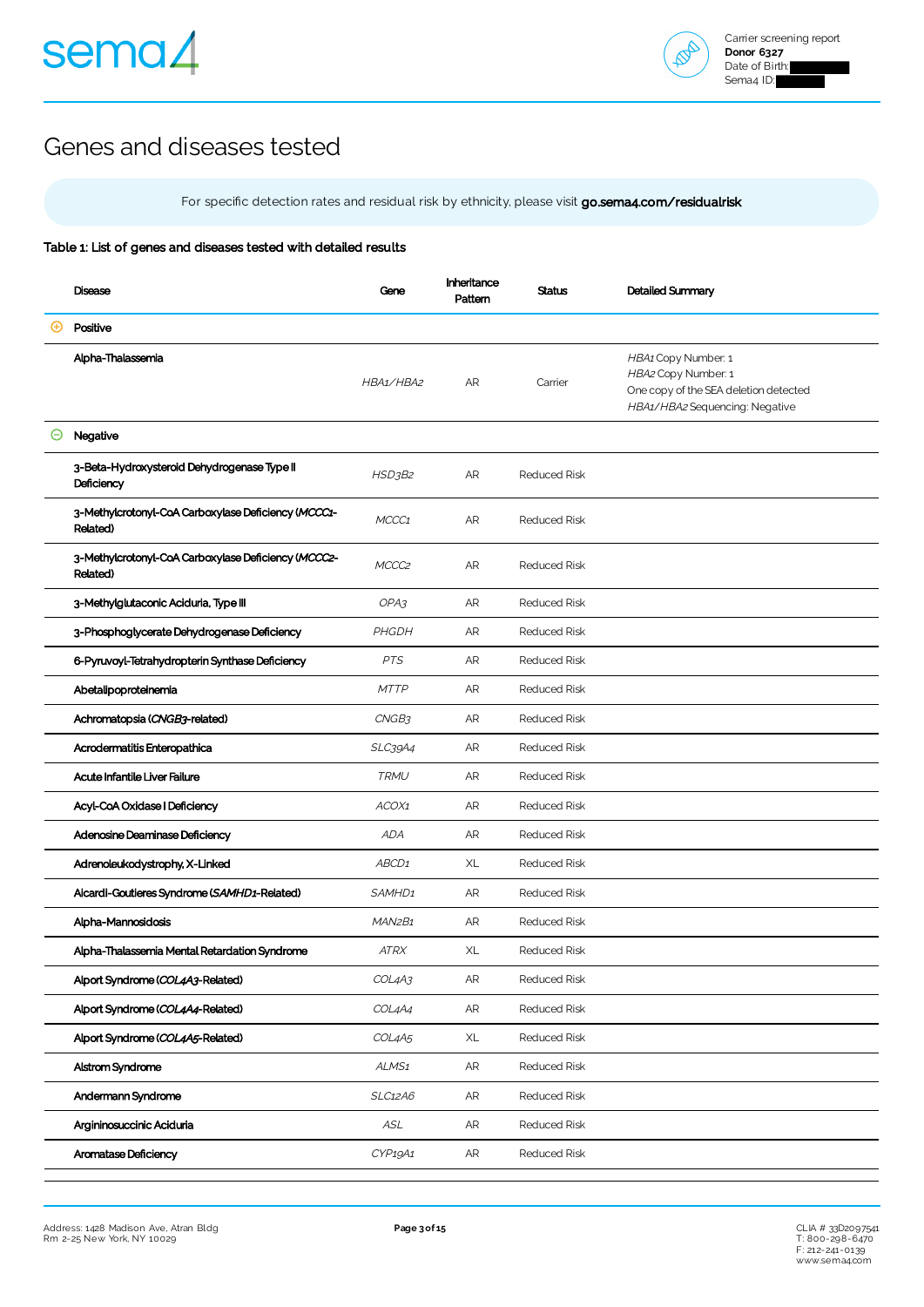



| Arthrogryposis, Mental Retardation, and Seizures              | <b>SLC35A3</b>     | AR        | <b>Reduced Risk</b> |
|---------------------------------------------------------------|--------------------|-----------|---------------------|
| Asparagine Synthetase Deficiency                              | <b>ASNS</b>        | AR        | <b>Reduced Risk</b> |
| Aspartylglycosaminuria                                        | AGA                | <b>AR</b> | <b>Reduced Risk</b> |
| Ataxia With Isolated Vitamin E Deficiency                     | <b>TTPA</b>        | AR        | <b>Reduced Risk</b> |
| Ataxia-Telangiectasia                                         | ATM                | <b>AR</b> | <b>Reduced Risk</b> |
| Autosomal Recessive Spastic Ataxia of Charlevoix-<br>Saguenay | <b>SACS</b>        | <b>AR</b> | <b>Reduced Risk</b> |
| Bardet-Biedl Syndrome (BBS10-Related)                         | BBS10              | <b>AR</b> | <b>Reduced Risk</b> |
| Bardet-Biedl Syndrome (BBS12-Related)                         | <b>BBS12</b>       | AR        | <b>Reduced Risk</b> |
| Bardet-Biedl Syndrome (BBS1-Related)                          | BBS1               | AR        | <b>Reduced Risk</b> |
| Bardet-Biedl Syndrome (BBS2-Related)                          | BBS2               | <b>AR</b> | <b>Reduced Risk</b> |
| Bare Lymphocyte Syndrome, Type II                             | <b>CIITA</b>       | AR        | <b>Reduced Risk</b> |
| Bartter Syndrome, Type 4A                                     | <b>BSND</b>        | AR        | <b>Reduced Risk</b> |
| Bernard-Soulier Syndrome, Type A1                             | GP <sub>1</sub> BA | AR        | <b>Reduced Risk</b> |
| Bernard-Soulier Syndrome, Type C                              | GP9                | AR        | <b>Reduced Risk</b> |
| Beta-Globin-Related Hemoglobinopathies                        | <b>HBB</b>         | AR        | <b>Reduced Risk</b> |
| Beta-Ketothiolase Deficiency                                  | ACAT1              | AR        | <b>Reduced Risk</b> |
| Bilateral Frontoparietal Polymicrogyria                       | GPR <sub>56</sub>  | AR        | <b>Reduced Risk</b> |
| <b>Biotinidase Deficiency</b>                                 | <b>BTD</b>         | <b>AR</b> | <b>Reduced Risk</b> |
| <b>Bloom Syndrome</b>                                         | <b>BLM</b>         | AR        | <b>Reduced Risk</b> |
| Canavan Disease                                               | <b>ASPA</b>        | <b>AR</b> | <b>Reduced Risk</b> |
| Carbamoylphosphate Synthetase I Deficiency                    | CPS1               | AR        | <b>Reduced Risk</b> |
| Carnitine Palmitoyltransferase IA Deficiency                  | CPT <sub>1</sub> A | AR        | <b>Reduced Risk</b> |
| Carnitine Palmitoyltransferase II Deficiency                  | CPT2               | <b>AR</b> | <b>Reduced Risk</b> |
| Carpenter Syndrome                                            | RAB23              | AR        | Reduced Risk        |
| Cartilage-Hair Hypoplasia                                     | <b>RMRP</b>        | AR        | <b>Reduced Risk</b> |
| Cerebral Creatine Deficiency Syndrome 1                       | SLC6A8             | XL        | <b>Reduced Risk</b> |
| Cerebral Creatine Deficiency Syndrome 2                       | GAMT               | AR        | <b>Reduced Risk</b> |
| Cerebrotendinous Xanthomatosis                                | CYP27A1            | AR        | Reduced Risk        |
| Charcot-Marie-Tooth Disease, Type 4D                          | NDRG1              | AR        | <b>Reduced Risk</b> |
| Charcot-Marie-Tooth Disease, Type 5 / Arts Syndrome           | PRPS <sub>1</sub>  | XL        | <b>Reduced Risk</b> |
| Charcot-Marie-Tooth Disease, X-Linked                         | GJB1               | XL        | <b>Reduced Risk</b> |
| Choreoacanthocytosis                                          | VPS13A             | AR        | <b>Reduced Risk</b> |
| Choroideremia                                                 | <b>CHM</b>         | XL        | <b>Reduced Risk</b> |
| Chronic Granulomatous Disease (CYBA-Related)                  | CYBA               | AR        | <b>Reduced Risk</b> |
| Chronic Granulomatous Disease (CYBB-Related)                  | <b>CYBB</b>        | XL        | <b>Reduced Risk</b> |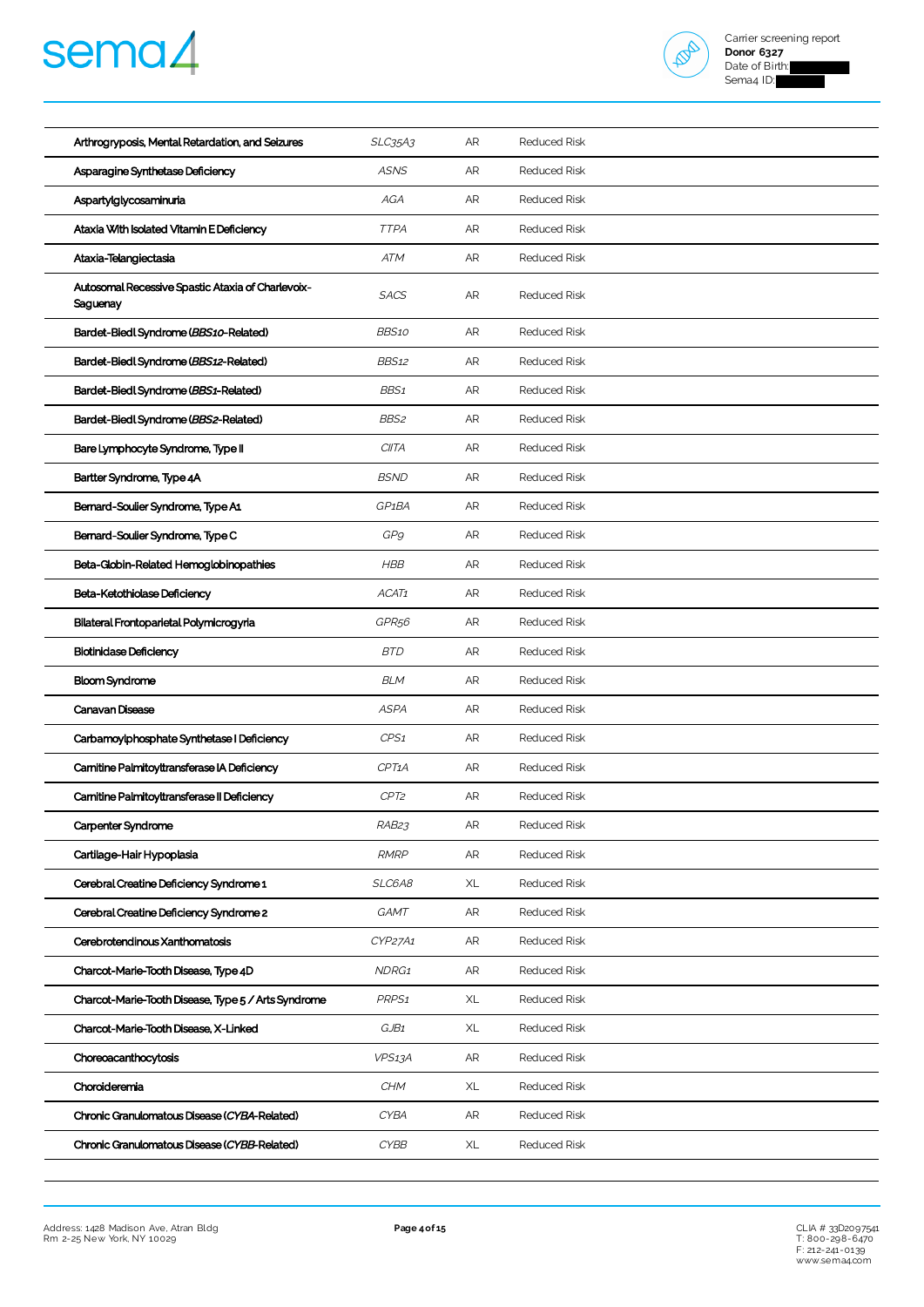# sema4



| Citrin Deficiency                                                         | SLC25A13          | AR        | <b>Reduced Risk</b> |                                                        |
|---------------------------------------------------------------------------|-------------------|-----------|---------------------|--------------------------------------------------------|
| Citrullinemia, Type 1                                                     | ASS1              | AR        | <b>Reduced Risk</b> |                                                        |
| Cohen Syndrome                                                            | VPS13B            | <b>AR</b> | <b>Reduced Risk</b> |                                                        |
| Combined Malonic and Methylmalonic Aciduria                               | ACSF3             | AR        | <b>Reduced Risk</b> |                                                        |
| Combined Oxidative Phosphorylation Deficiency 1                           | GFM1              | AR        | <b>Reduced Risk</b> |                                                        |
| Combined Oxidative Phosphorylation Deficiency 3                           | <b>TSFM</b>       | AR        | <b>Reduced Risk</b> |                                                        |
| Combined Pituitary Hormone Deficiency 2                                   | PROP <sub>1</sub> | AR        | <b>Reduced Risk</b> |                                                        |
| Combined Pituitary Hormone Deficiency 3                                   | LHX3              | AR        | <b>Reduced Risk</b> |                                                        |
| Combined SAP Deficiency                                                   | <b>PSAP</b>       | AR        | <b>Reduced Risk</b> |                                                        |
| Congenital Adrenal Hyperplasia due to 17-Alpha-<br>Hydroxylase Deficiency | CYP17A1           | AR        | <b>Reduced Risk</b> |                                                        |
| Congenital Adrenal Hyperplasia due to 21-Hydroxylase<br>Deficiency        | CYP21A2           | AR        | <b>Reduced Risk</b> | CYP21A2 copy number: 2<br>CYP21A2 sequencing: Negative |
| Congenital Amegakaryocytic Thrombocytopenia                               | <b>MPL</b>        | <b>AR</b> | <b>Reduced Risk</b> |                                                        |
| Congenital Disorder of Glycosylation, Type la                             | PMM <sub>2</sub>  | AR        | <b>Reduced Risk</b> |                                                        |
| Congenital Disorder of Glycosylation, Type Ib                             | MPI               | <b>AR</b> | <b>Reduced Risk</b> |                                                        |
| Congenital Disorder of Glycosylation, Type Ic                             | ALG6              | AR        | <b>Reduced Risk</b> |                                                        |
| Congenital Insensitivity to Pain with Anhidrosis                          | NTRK1             | <b>AR</b> | <b>Reduced Risk</b> |                                                        |
| Congenital Myasthenic Syndrome (CHRNE-Related)                            | <b>CHRNE</b>      | AR        | <b>Reduced Risk</b> |                                                        |
| Congenital Myasthenic Syndrome (RAPSN-Related)                            | <b>RAPSN</b>      | AR        | <b>Reduced Risk</b> |                                                        |
| Congenital Neutropenia (HAX1-Related)                                     | HAX1              | AR        | <b>Reduced Risk</b> |                                                        |
| Congenital Neutropenia (VPS45-Related)                                    | VPS <sub>45</sub> | AR        | <b>Reduced Risk</b> |                                                        |
| Corneal Dystrophy and Perceptive Deafness                                 | SLC4A11           | AR        | <b>Reduced Risk</b> |                                                        |
| Corticosterone Methyloxidase Deficiency                                   | CYP11B2           | AR        | <b>Reduced Risk</b> |                                                        |
| <b>Cystic Fibrosis</b>                                                    | <b>CFTR</b>       | <b>AR</b> | <b>Reduced Risk</b> |                                                        |
| Cystinosis                                                                | <b>CTNS</b>       | AR        | Reduced Risk        |                                                        |
| D-Bifunctional Protein Deficiency                                         | <b>HSD17B4</b>    | AR        | <b>Reduced Risk</b> |                                                        |
| Deafness, Autosomal Recessive 77                                          | LOXHD1            | AR        | Reduced Risk        |                                                        |
| Duchenne Muscular Dystrophy / Becker Muscular<br>Dystrophy                | <b>DMD</b>        | XL        | <b>Reduced Risk</b> |                                                        |
| Dyskeratosis Congenita (RTEL1-Related)                                    | RTEL1             | AR        | <b>Reduced Risk</b> |                                                        |
| Dystrophic Epidermolysis Bullosa                                          | COL7A1            | AR        | <b>Reduced Risk</b> |                                                        |
| Ehlers-Danlos Syndrome, Type VIIC                                         | ADAMTS2           | AR        | Reduced Risk        |                                                        |
| Ellis-van Creveld Syndrome (EVC-Related)                                  | <b>EVC</b>        | AR        | <b>Reduced Risk</b> |                                                        |
| Emery-Dreifuss Myopathy 1                                                 | <b>EMD</b>        | XL        | <b>Reduced Risk</b> |                                                        |
| <b>Enhanced S-Cone Syndrome</b>                                           | NR2E3             | AR        | <b>Reduced Risk</b> |                                                        |
| Ethylmalonic Encephalopathy                                               | ETHE1             | AR        | <b>Reduced Risk</b> |                                                        |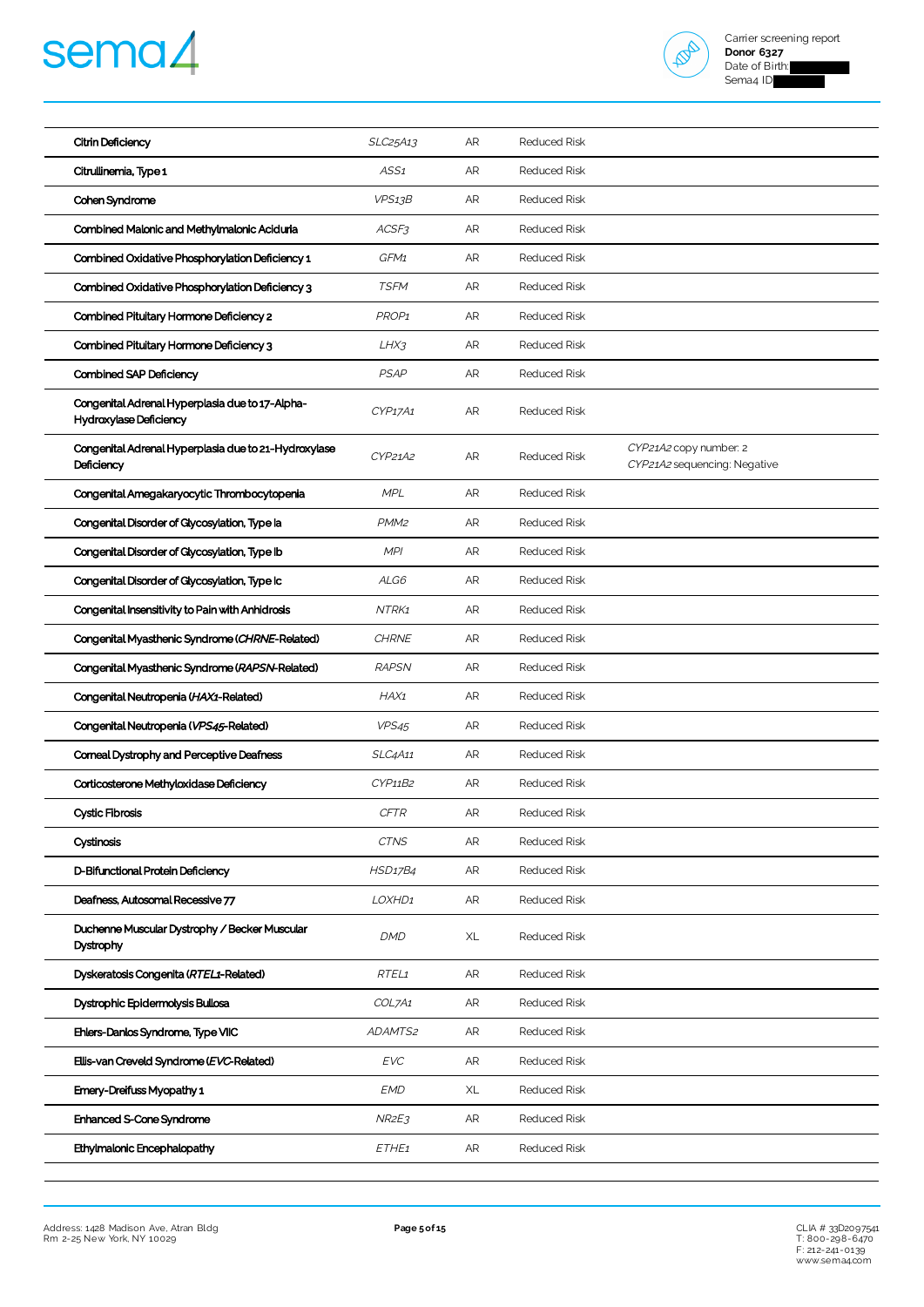# sema4



| <b>Fabry Disease</b>                                                          | GLA              | XL | <b>Reduced Risk</b> |                                                                                                                                                                                                                                 |
|-------------------------------------------------------------------------------|------------------|----|---------------------|---------------------------------------------------------------------------------------------------------------------------------------------------------------------------------------------------------------------------------|
| <b>Factor IX Deficiency</b>                                                   | F9               | XL | <b>Reduced Risk</b> |                                                                                                                                                                                                                                 |
| <b>Factor XI Deficiency</b>                                                   | F11              | AR | <b>Reduced Risk</b> |                                                                                                                                                                                                                                 |
| Familial Autosomal Recessive Hypercholesterolemia                             | LDLRAP1          | AR | <b>Reduced Risk</b> |                                                                                                                                                                                                                                 |
| Familial Dysautonomia                                                         | <b>IKBKAP</b>    | AR | <b>Reduced Risk</b> |                                                                                                                                                                                                                                 |
| Familial Hypercholesterolemia                                                 | <b>LDLR</b>      | AR | <b>Reduced Risk</b> |                                                                                                                                                                                                                                 |
| Familial Hyperinsulinism (ABCC8-Related)                                      | ABCC8            | AR | <b>Reduced Risk</b> |                                                                                                                                                                                                                                 |
| Familial Hyperinsulinism (KCNJ11-Related)                                     | KCNJ11           | AR | <b>Reduced Risk</b> |                                                                                                                                                                                                                                 |
| Familial Mediterranean Fever                                                  | <b>MEFV</b>      | AR | <b>Reduced Risk</b> |                                                                                                                                                                                                                                 |
| Fanconi Anemia, Group A                                                       | <b>FANCA</b>     | AR | <b>Reduced Risk</b> |                                                                                                                                                                                                                                 |
| Fanconi Anemia, Group C                                                       | <b>FANCC</b>     | AR | <b>Reduced Risk</b> |                                                                                                                                                                                                                                 |
| Fanconi Anemia, Group G                                                       | <b>FANCG</b>     | AR | <b>Reduced Risk</b> |                                                                                                                                                                                                                                 |
| Fragile X Syndrome                                                            | FMR <sub>1</sub> | XL | <b>Reduced Risk</b> | FMR1 CGG repeat sizes: Not Performed<br><b>FMR1</b> Sequencing: Negative<br>Fragile X CGG triplet repeat expansion testing was<br>not performed at this time, as the patient has either<br>been previously tested or is a male. |
| <b>Fumarase Deficiency</b>                                                    | FH               | AR | <b>Reduced Risk</b> |                                                                                                                                                                                                                                 |
| GRACILE Syndrome and Other BCS1L-Related Disorders                            | BCS1L            | AR | <b>Reduced Risk</b> |                                                                                                                                                                                                                                 |
| <b>Galactokinase Deficiency</b>                                               | GALK1            | AR | <b>Reduced Risk</b> |                                                                                                                                                                                                                                 |
| Galactosemia                                                                  | GALT             | AR | <b>Reduced Risk</b> |                                                                                                                                                                                                                                 |
| <b>Gaucher Disease</b>                                                        | GBA              | AR | <b>Reduced Risk</b> |                                                                                                                                                                                                                                 |
| Gitelman Syndrome                                                             | SLC12A3          | AR | <b>Reduced Risk</b> |                                                                                                                                                                                                                                 |
| Glutaric Acidemia, Type I                                                     | GCDH             | AR | <b>Reduced Risk</b> |                                                                                                                                                                                                                                 |
| Glutaric Acidemia, Type lla                                                   | ETFA             | AR | <b>Reduced Risk</b> |                                                                                                                                                                                                                                 |
| Glutaric Acidemia, Type IIc                                                   | <i>ETFDH</i>     | AR | <b>Reduced Risk</b> |                                                                                                                                                                                                                                 |
| Glycine Encephalopathy (AMT-Related)                                          | AMT              | AR | <b>Reduced Risk</b> |                                                                                                                                                                                                                                 |
| Glycine Encephalopathy (GLDC-Related)                                         | GLDC             | AR | <b>Reduced Risk</b> |                                                                                                                                                                                                                                 |
| Glycogen Storage Disease, Type II                                             | GAA              | AR | Reduced Risk        |                                                                                                                                                                                                                                 |
| Glycogen Storage Disease, Type III                                            | AGL              | AR | <b>Reduced Risk</b> |                                                                                                                                                                                                                                 |
| Glycogen Storage Disease, Type IV / Adult Polyglucosan<br><b>Body Disease</b> | GBE1             | AR | Reduced Risk        |                                                                                                                                                                                                                                 |
| Glycogen Storage Disease, Type la                                             | G6PC             | AR | Reduced Risk        |                                                                                                                                                                                                                                 |
| Glycogen Storage Disease, Type Ib                                             | <b>SLC37A4</b>   | AR | <b>Reduced Risk</b> |                                                                                                                                                                                                                                 |
| Glycogen Storage Disease, Type V                                              | PYGM             | AR | Reduced Risk        |                                                                                                                                                                                                                                 |
| Glycogen Storage Disease, Type VII                                            | PFKM             | AR | <b>Reduced Risk</b> |                                                                                                                                                                                                                                 |
| HMG-CoA Lyase Deficiency                                                      | <b>HMGCL</b>     | AR | Reduced Risk        |                                                                                                                                                                                                                                 |
| Hemochromatosis, Type 2A                                                      | HFE <sub>2</sub> | AR | <b>Reduced Risk</b> |                                                                                                                                                                                                                                 |

CLIA # 33D2097541<br>T: 800-298-6470<br>F: 212-244-0139<br>[www.sema4.com](https://www.sema4.com/)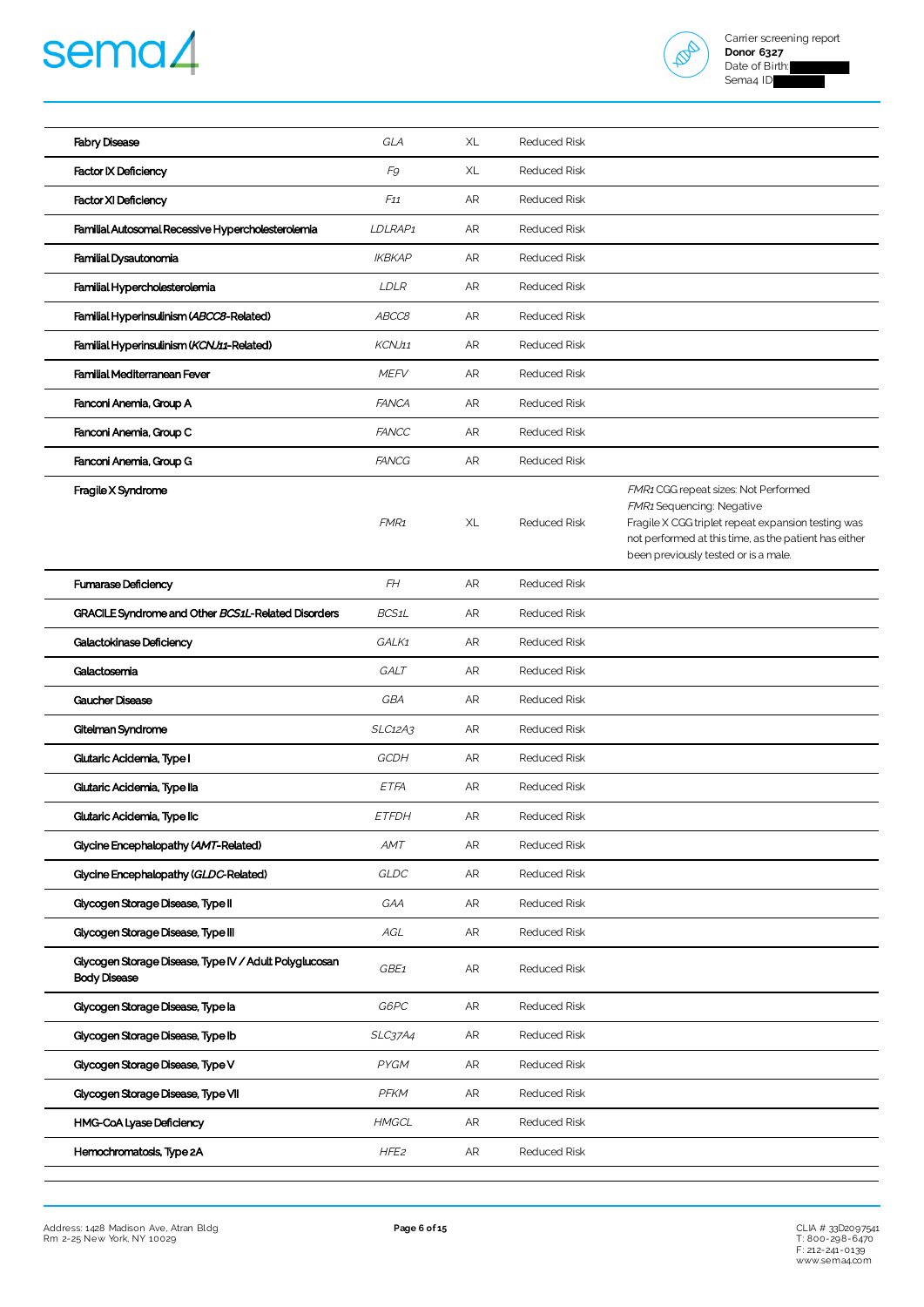



| Hemochromatosis, Type 3                                                                                | TFR <sub>2</sub>  | AR        | <b>Reduced Risk</b> |
|--------------------------------------------------------------------------------------------------------|-------------------|-----------|---------------------|
| Hereditary Fructose Intolerance                                                                        | <b>ALDOB</b>      | AR        | <b>Reduced Risk</b> |
| Hereditary Spastic Paraparesis 49                                                                      | TECPR2            | <b>AR</b> | <b>Reduced Risk</b> |
| Hermansky-Pudlak Syndrome, Type 1                                                                      | HPS <sub>1</sub>  | AR        | <b>Reduced Risk</b> |
| Hermansky-Pudlak Syndrome, Type 3                                                                      | HPS3              | AR        | <b>Reduced Risk</b> |
| Holocarboxylase Synthetase Deficiency                                                                  | <b>HLCS</b>       | AR        | <b>Reduced Risk</b> |
| Homocystinuria (CBS-Related)                                                                           | CBS               | AR        | <b>Reduced Risk</b> |
| Homocystinuria due to MTHFR Deficiency                                                                 | <b>MTHFR</b>      | <b>AR</b> | <b>Reduced Risk</b> |
| Homocystinuria, cblE Type                                                                              | <b>MTRR</b>       | AR        | <b>Reduced Risk</b> |
| Hydrolethalus Syndrome                                                                                 | HYLS1             | AR        | <b>Reduced Risk</b> |
| Hyperomithinemia-Hyperammonemia-Homocitrullinuria<br>Syndrome                                          | SLC25A15          | AR        | <b>Reduced Risk</b> |
| Hypohidrotic Ectodermal Dysplasia 1                                                                    | EDA               | XL        | <b>Reduced Risk</b> |
| Hypophosphatasia                                                                                       | ALPL              | AR        | <b>Reduced Risk</b> |
| Inclusion Body Myopathy 2                                                                              | <b>GNE</b>        | AR        | <b>Reduced Risk</b> |
| Infantile Cerebral and Cerebellar Atrophy                                                              | MED <sub>17</sub> | AR        | <b>Reduced Risk</b> |
| <b>Isovaleric Acidemia</b>                                                                             | <b>IVD</b>        | AR        | <b>Reduced Risk</b> |
| Joubert Syndrome 2                                                                                     | TMEM216           | AR        | <b>Reduced Risk</b> |
| Joubert Syndrome 7 / Meckel Syndrome 5 / COACH<br>Syndrome                                             | RPGRIP1L          | AR        | <b>Reduced Risk</b> |
| Junctional Epidermolysis Bullosa (LAMA3-Related)                                                       | LAMA3             | AR        | <b>Reduced Risk</b> |
| Junctional Epidermolysis Bullosa (LAMB3-Related)                                                       | LAMB3             | AR        | <b>Reduced Risk</b> |
| Junctional Epidermolysis Bullosa (LAMC2-Related)                                                       | LAMC <sub>2</sub> | AR        | <b>Reduced Risk</b> |
| <b>Krabbe Disease</b>                                                                                  | GALC              | AR        | <b>Reduced Risk</b> |
| Lamellar Ichthyosis, Type 1                                                                            | TGM1              | AR        | <b>Reduced Risk</b> |
| Leber Congenital Amaurosis 10 and Other CEP290-<br><b>Related Ciliopathies</b>                         | CEP290            | AR        | <b>Reduced Risk</b> |
| Leber Congenital Amaurosis 13                                                                          | RDH <sub>12</sub> | AR        | <b>Reduced Risk</b> |
| Leber Congenital Amaurosis 2 / Retinitis Pigmentosa 20                                                 | RPE65             | AR        | <b>Reduced Risk</b> |
| Leber Congenital Amaurosis 5                                                                           | LCA <sub>5</sub>  | AR        | <b>Reduced Risk</b> |
| Leber Congenital Amaurosis 8 / Retinitis Pigmentosa 12 /<br>Pigmented Paravenous Chorioretinal Atrophy | CRB1              | AR        | <b>Reduced Risk</b> |
| Leigh Syndrome, French-Canadian Type                                                                   | <b>LRPPRC</b>     | AR        | <b>Reduced Risk</b> |
| Lethal Congenital Contracture Syndrome 1 / Lethal<br>Arthrogryposis with Anterior Horn Cell Disease    | GLE <sub>1</sub>  | AR        | <b>Reduced Risk</b> |
| Leukoencephalopathy with Vanishing White Matter                                                        | EIF2B5            | AR        | <b>Reduced Risk</b> |
| Limb-Girdle Muscular Dystrophy, Type 2A                                                                | CAPN3             | AR        | <b>Reduced Risk</b> |
| Limb-Girdle Muscular Dystrophy, Type 2B                                                                | <b>DYSF</b>       | AR        | <b>Reduced Risk</b> |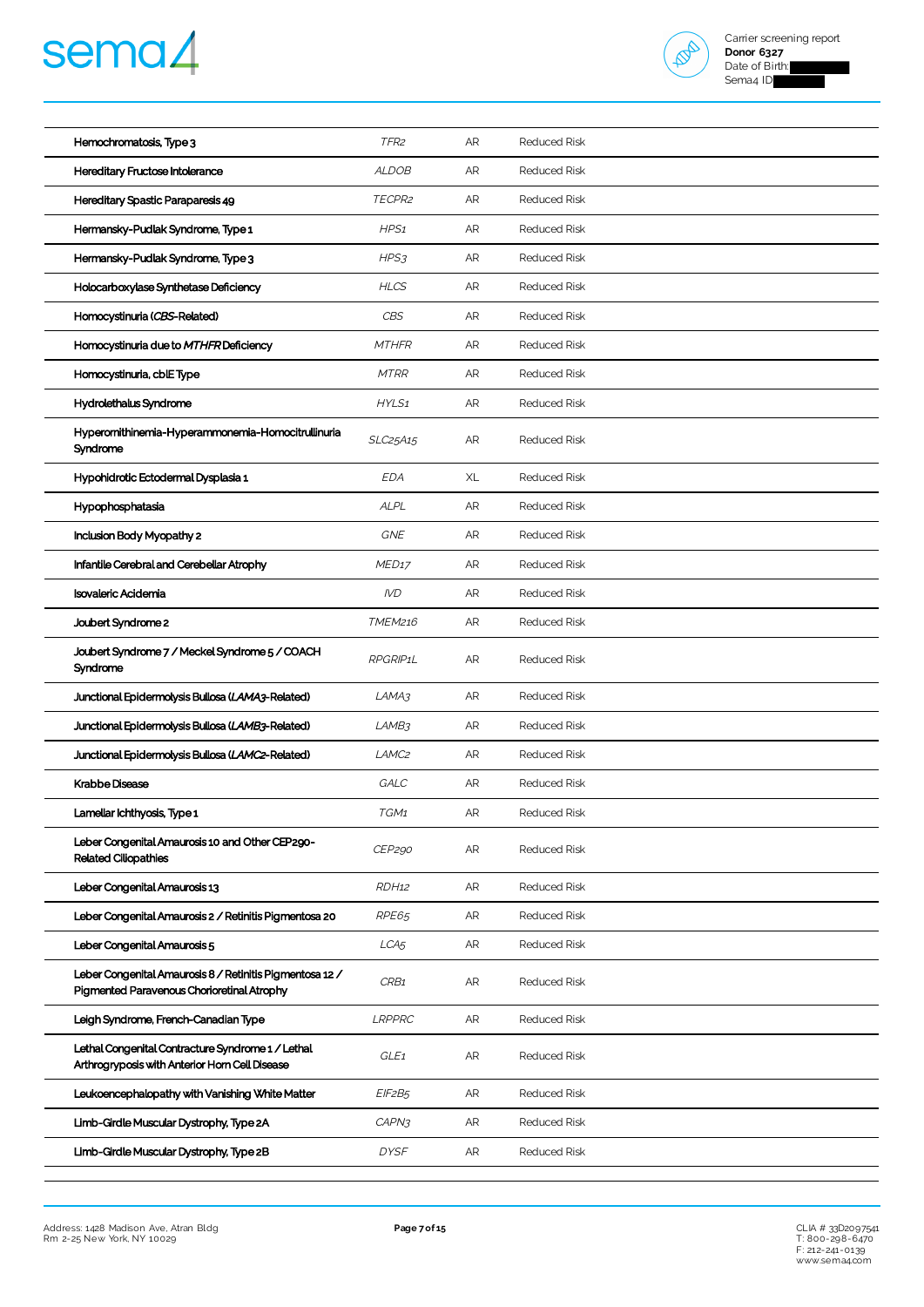



| Limb-Girdle Muscular Dystrophy, Type 2C                             | SGCG             | AR        | <b>Reduced Risk</b> |
|---------------------------------------------------------------------|------------------|-----------|---------------------|
| Limb-Girdle Muscular Dystrophy, Type 2D                             | SGCA             | <b>AR</b> | <b>Reduced Risk</b> |
| Limb-Girdle Muscular Dystrophy, Type 2E                             | SGCB             | AR        | <b>Reduced Risk</b> |
| Limb-Girdle Muscular Dystrophy, Type 21                             | <b>FKRP</b>      | AR        | <b>Reduced Risk</b> |
| Lipoamide Dehydrogenase Deficiency                                  | DLD              | AR        | <b>Reduced Risk</b> |
| Lipoid Adrenal Hyperplasia                                          | <b>STAR</b>      | AR        | <b>Reduced Risk</b> |
| Lipoprotein Lipase Deficiency                                       | LPL              | AR        | <b>Reduced Risk</b> |
| Long-Chain 3-Hydroxyacyl-CoA Dehydrogenase<br>Deficiency            | <b>HADHA</b>     | AR        | <b>Reduced Risk</b> |
| Lysinuric Protein Intolerance                                       | SLC7A7           | AR        | <b>Reduced Risk</b> |
| Maple Syrup Urine Disease, Type 1a                                  | <b>BCKDHA</b>    | AR        | <b>Reduced Risk</b> |
| Maple Syrup Urine Disease, Type 1b                                  | <b>BCKDHB</b>    | AR        | <b>Reduced Risk</b> |
| Meckel 1 / Bardet-Biedl Syndrome 13                                 | MKS <sub>1</sub> | AR        | <b>Reduced Risk</b> |
| Medium Chain Acyl-CoA Dehydrogenase Deficiency                      | <b>ACADM</b>     | AR        | Reduced Risk        |
| Megalencephalic Leukoencephalopathy with Subcortical<br>Cysts       | MLC1             | <b>AR</b> | <b>Reduced Risk</b> |
| Menkes Disease                                                      | ATP7A            | XL        | <b>Reduced Risk</b> |
| Metachromatic Leukodystrophy                                        | <b>ARSA</b>      | <b>AR</b> | <b>Reduced Risk</b> |
| Methylmalonic Acidemia (MMAA-Related)                               | <b>MMAA</b>      | AR        | <b>Reduced Risk</b> |
| Methylmalonic Acidemia (MMAB-Related)                               | <b>MMAB</b>      | AR        | <b>Reduced Risk</b> |
| Methylmalonic Acidemia (MUT-Related)                                | <b>MUT</b>       | AR        | <b>Reduced Risk</b> |
| Methylmalonic Aciduria and Homocystinuria, Cobalamin<br>C Type      | <b>MMACHC</b>    | AR        | <b>Reduced Risk</b> |
| Methylmalonic Aciduria and Homocystinuria, Cobalamin<br>DType       | <b>MMADHC</b>    | AR        | <b>Reduced Risk</b> |
| Microphthalmia / Anophthalmia                                       | VSX2             | AR        | <b>Reduced Risk</b> |
| Mitochondrial Complex   Deficiency (ACAD9-Related)                  | <b>ACAD9</b>     | AR        | <b>Reduced Risk</b> |
| Mitochondrial Complex   Deficiency (NDUFAF5-Related)                | NDUFAF5          | AR        | Reduced Risk        |
| Mitochondrial Complex   Deficiency (NDUFS6-Related)                 | NDUFS6           | AR        | Reduced Risk        |
| Mitochondrial DNA Depletion Syndrome 6 / Navajo<br>Neurohepatopathy | MPV17            | AR        | <b>Reduced Risk</b> |
| Mitochondrial Myopathy and Sideroblastic Anemia 1                   | PUS <sub>1</sub> | AR        | <b>Reduced Risk</b> |
| Mucolipidosis II / IIIA                                             | <b>GNPTAB</b>    | AR        | <b>Reduced Risk</b> |
| Mucolipidosis III Gamma                                             | <b>GNPTG</b>     | AR        | Reduced Risk        |
| Mucolipidosis IV                                                    | MCOLN1           | AR        | Reduced Risk        |
| Mucopolysaccharidosis Type I                                        | IDUA             | AR        | Reduced Risk        |
| Mucopolysaccharidosis Type II                                       | IDS              | XL        | Reduced Risk        |
| Mucopolysaccharidosis Type IIIA                                     | <b>SGSH</b>      | AR        | Reduced Risk        |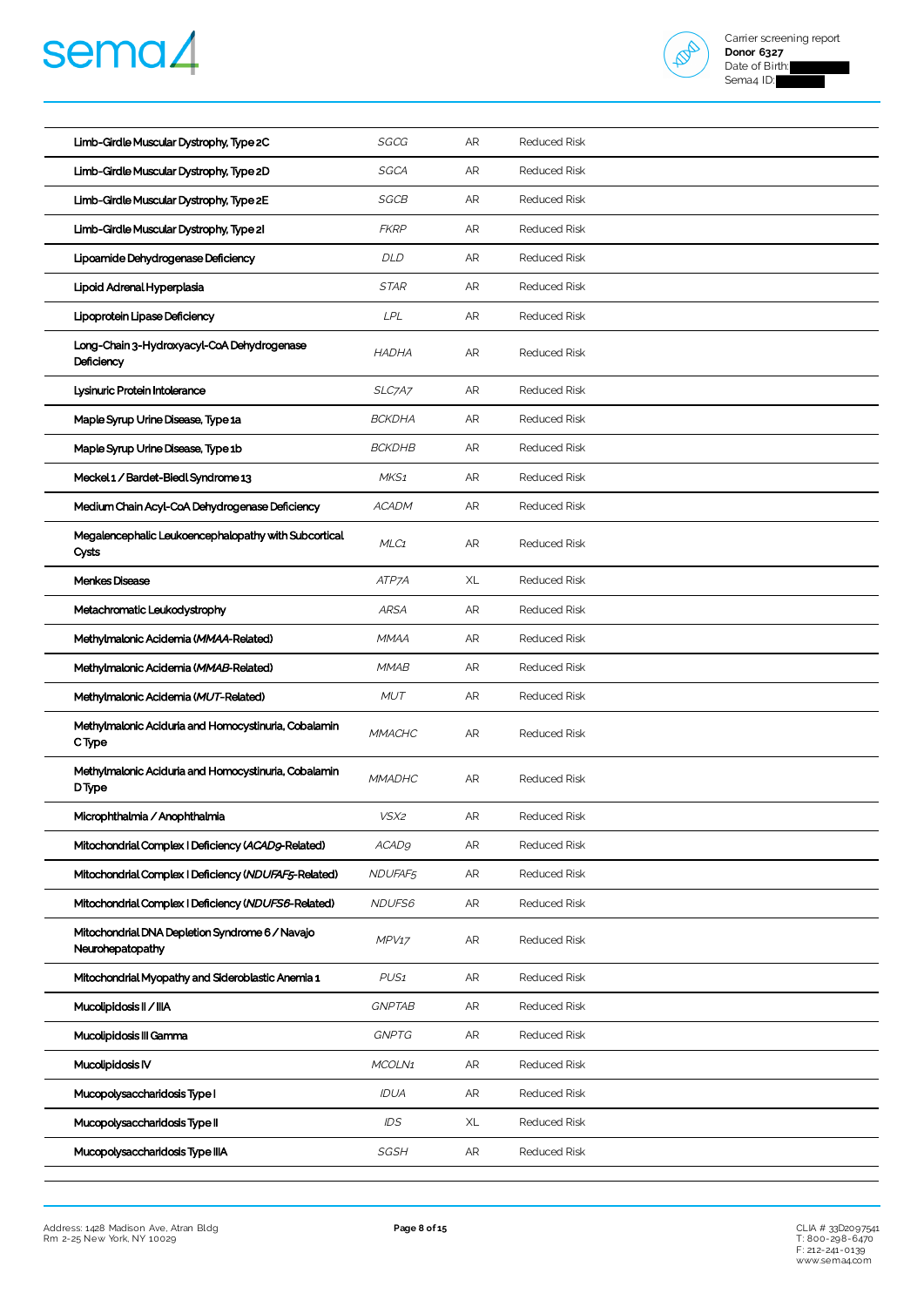



| Mucopolysaccharidosis Type IIIB                                                                          | <b>NAGLU</b>      | AR | <b>Reduced Risk</b> |
|----------------------------------------------------------------------------------------------------------|-------------------|----|---------------------|
| Mucopolysaccharidosis Type IIIC                                                                          | <b>HGSNAT</b>     | AR | <b>Reduced Risk</b> |
| Mucopolysaccharidosis Type IIID                                                                          | <b>GNS</b>        | AR | <b>Reduced Risk</b> |
| Mucopolysaccharidosis Type IVb / GM1 Gangliosidosis                                                      | GLB1              | AR | <b>Reduced Risk</b> |
| Mucopolysaccharidosis type IX                                                                            | HYAL1             | AR | <b>Reduced Risk</b> |
| Mucopolysaccharidosis type VI                                                                            | <b>ARSB</b>       | AR | <b>Reduced Risk</b> |
| Multiple Sulfatase Deficiency                                                                            | SUMF <sub>1</sub> | AR | <b>Reduced Risk</b> |
| Muscle-Eye-Brain Disease and Other POMGNT1-Related<br>Congenital Muscular Dystrophy-Dystroglycanopathies | POMGNT1           | AR | <b>Reduced Risk</b> |
| Myoneurogastrointestinal Encephalopathy                                                                  | <b>TYMP</b>       | AR | <b>Reduced Risk</b> |
| Myotubular Myopathy 1                                                                                    | MTM1              | XL | <b>Reduced Risk</b> |
| N-Acetylglutamate Synthase Deficiency                                                                    | <b>NAGS</b>       | AR | <b>Reduced Risk</b> |
| Nemaline Myopathy 2                                                                                      | <b>NEB</b>        | AR | <b>Reduced Risk</b> |
| Nephrogenic Diabetes Insipidus, Type II                                                                  | AQP2              | AR | <b>Reduced Risk</b> |
| Nephrotic Syndrome (NPHS1-Related) / Congenital<br><b>Finnish Nephrosis</b>                              | NPHS <sub>1</sub> | AR | <b>Reduced Risk</b> |
| Nephrotic Syndrome (NPHS2-Related) / Steroid-<br>Resistant Nephrotic Syndrome                            | NPHS <sub>2</sub> | AR | <b>Reduced Risk</b> |
| Neuronal Ceroid-Lipofuscinosis (CLN3-Related)                                                            | CLN3              | AR | <b>Reduced Risk</b> |
| Neuronal Ceroid-Lipofuscinosis (CLN5-Related)                                                            | CLN <sub>5</sub>  | AR | <b>Reduced Risk</b> |
| Neuronal Ceroid-Lipofuscinosis (CLN6-Related)                                                            | CLN6              | AR | <b>Reduced Risk</b> |
| Neuronal Ceroid-Lipofuscinosis (CLN8-Related)                                                            | CLN8              | AR | <b>Reduced Risk</b> |
| Neuronal Ceroid-Lipofuscinosis (MFSD8-Related)                                                           | MFSD8             | AR | <b>Reduced Risk</b> |
| Neuronal Ceroid-Lipofuscinosis (PPT1-Related)                                                            | PPT1              | AR | <b>Reduced Risk</b> |
| Neuronal Ceroid-Lipofuscinosis (TPP1-Related)                                                            | TPP <sub>1</sub>  | AR | <b>Reduced Risk</b> |
| Niemann-Pick Disease (SMPD1-Related)                                                                     | SMPD <sub>1</sub> | AR | <b>Reduced Risk</b> |
| Niemann-Pick Disease, Type C (NPC1-Related)                                                              | NPC <sub>1</sub>  | AR | <b>Reduced Risk</b> |
| Niemann-Pick Disease, Type C (NPC2-Related)                                                              | NPC <sub>2</sub>  | AR | Reduced Risk        |
| Nijmegen Breakage Syndrome                                                                               | <b>NBN</b>        | AR | <b>Reduced Risk</b> |
| Non-Syndromic Hearing Loss (GJB2-Related)                                                                | GJB2              | AR | <b>Reduced Risk</b> |
| Odonto-Onycho-Dermal Dysplasia / Schopf-Schulz-<br>Passarge Syndrome                                     | WNT10A            | AR | <b>Reduced Risk</b> |
| Omenn Syndrome (RAG2-Related)                                                                            | RAG2              | AR | <b>Reduced Risk</b> |
| Omenn Syndrome / Severe Combined Immunodeficiency,<br>Athabaskan-Type                                    | DCLRE1C           | AR | <b>Reduced Risk</b> |
| Ornithine Aminotransferase Deficiency                                                                    | <b>OAT</b>        | AR | <b>Reduced Risk</b> |
| Ornithine Transcarbamylase Deficiency                                                                    | OTC               | XL | <b>Reduced Risk</b> |
| Osteopetrosis 1                                                                                          | TCIRG1            | AR | <b>Reduced Risk</b> |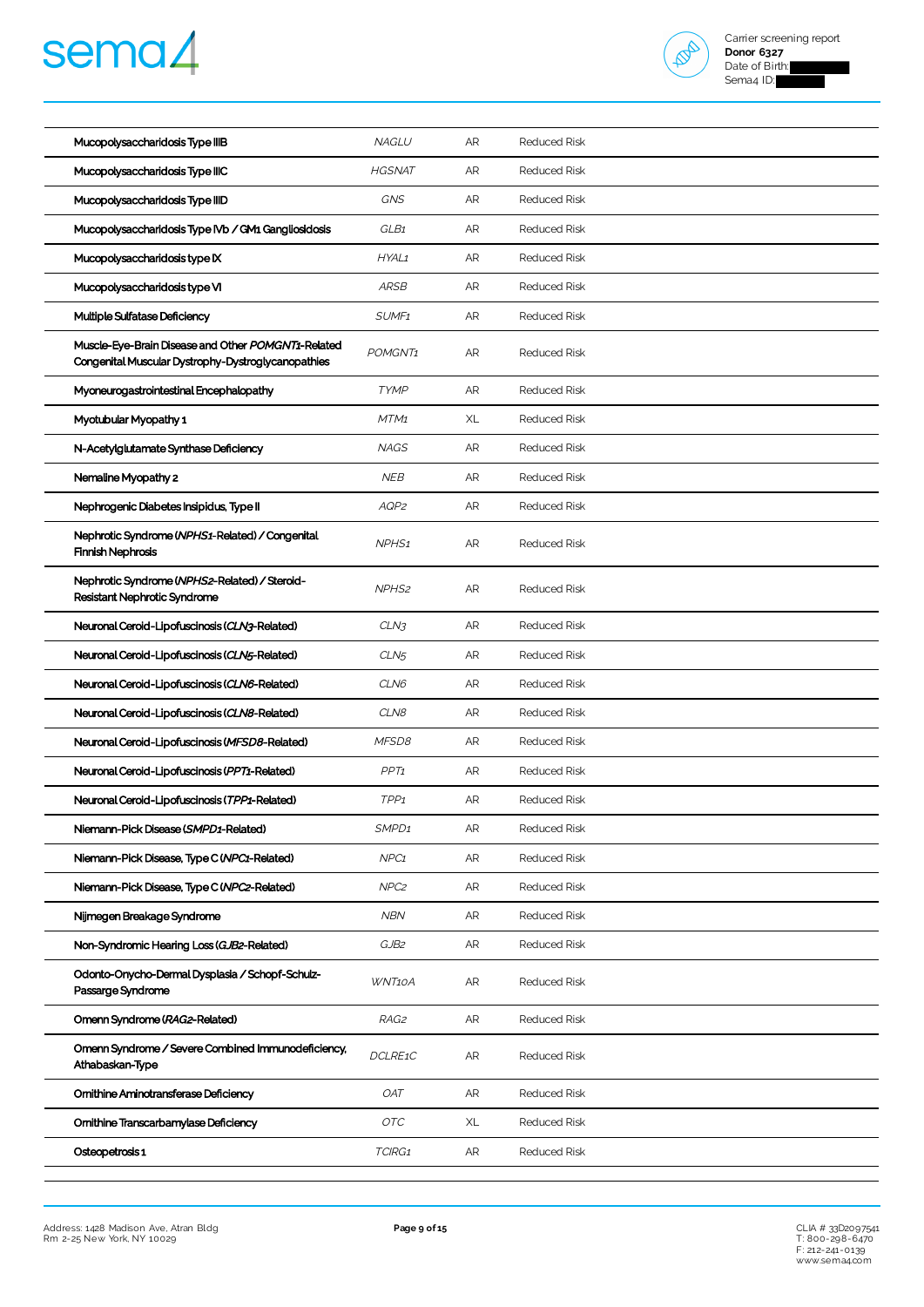# sema4



| Pendred Syndrome                                      | <b>SLC26A4</b>    | AR         | <b>Reduced Risk</b> |                                                                    |
|-------------------------------------------------------|-------------------|------------|---------------------|--------------------------------------------------------------------|
| Phenylalanine Hydroxylase Deficiency                  | PAH               | AR         | <b>Reduced Risk</b> |                                                                    |
| Polycystic Kidney Disease, Autosomal Recessive        | PKHD1             | AR         | <b>Reduced Risk</b> |                                                                    |
| Polyglandular Autoimmune Syndrome, Type 1             | <b>AIRE</b>       | AR         | <b>Reduced Risk</b> |                                                                    |
| Pontocerebellar Hypoplasia, Type 1A                   | VRK1              | AR         | <b>Reduced Risk</b> |                                                                    |
| Pontocerebellar Hypoplasia, Type 6                    | RARS <sub>2</sub> | AR         | <b>Reduced Risk</b> |                                                                    |
| Primary Carnitine Deficiency                          | SLC22A5           | AR         | <b>Reduced Risk</b> |                                                                    |
| Primary Ciliary Dyskinesia (DNAH5-Related)            | DNAH <sub>5</sub> | AR         | <b>Reduced Risk</b> |                                                                    |
| Primary Ciliary Dyskinesia (DNAI1-Related)            | DNA/1             | AR         | <b>Reduced Risk</b> |                                                                    |
| Primary Ciliary Dyskinesia (DNAI2-Related)            | DNAI <sub>2</sub> | AR         | <b>Reduced Risk</b> |                                                                    |
| Primary Hyperoxaluria, Type 1                         | AGXT              | AR         | <b>Reduced Risk</b> |                                                                    |
| Primary Hyperoxaluria, Type 2                         | <b>GRHPR</b>      | AR         | <b>Reduced Risk</b> |                                                                    |
| Primary Hyperoxaluria, Type 3                         | HOGA1             | AR         | <b>Reduced Risk</b> |                                                                    |
| Progressive Cerebello-Cerebral Atrophy                | <b>SEPSECS</b>    | AR         | <b>Reduced Risk</b> |                                                                    |
| Progressive Familial Intrahepatic Cholestasis, Type 2 | ABCB11            | AR         | <b>Reduced Risk</b> |                                                                    |
| Propionic Acidemia (PCCA-Related)                     | <b>PCCA</b>       | AR         | <b>Reduced Risk</b> |                                                                    |
| Propionic Acidemia (PCCB-Related)                     | PCCB              | AR         | <b>Reduced Risk</b> |                                                                    |
| Pycnodysostosis                                       | <b>CTSK</b>       | AR         | <b>Reduced Risk</b> |                                                                    |
| Pyruvate Dehydrogenase E1-Alpha Deficiency            | PDHA1             | XL         | <b>Reduced Risk</b> |                                                                    |
| Pyruvate Dehydrogenase E1-Beta Deficiency             | PDHB              | AR         | <b>Reduced Risk</b> |                                                                    |
| Renal Tubular Acidosis and Deafness                   | ATP6V1B1          | AR         | <b>Reduced Risk</b> |                                                                    |
| Retinitis Pigmentosa 25                               | <b>EYS</b>        | AR         | Reduced Risk        |                                                                    |
| Retinitis Pigmentosa 26                               | <b>CERKL</b>      | AR         | <b>Reduced Risk</b> |                                                                    |
| Retinitis Pigmentosa 28                               | FAM161A           | AR         | <b>Reduced Risk</b> |                                                                    |
| Retinitis Pigmentosa 59                               | <b>DHDDS</b>      | AR         | <b>Reduced Risk</b> |                                                                    |
| Rhizomelic Chondrodysplasia Punctata, Type 1          | PEX7              | AR         | <b>Reduced Risk</b> |                                                                    |
| Rhizomelic Chondrodysplasia Punctata, Type 3          | <b>AGPS</b>       | AR         | <b>Reduced Risk</b> |                                                                    |
| Roberts Syndrome                                      | ESCO2             | AR         | <b>Reduced Risk</b> |                                                                    |
| Salla Disease                                         | SLC17A5           | AR         | <b>Reduced Risk</b> |                                                                    |
| Sandhoff Disease                                      | <b>HEXB</b>       | AR         | <b>Reduced Risk</b> |                                                                    |
| Schimke Immunoosseous Dysplasia                       | SMARCAL1          | AR         | <b>Reduced Risk</b> |                                                                    |
| Segawa Syndrome                                       | TH                | AR         | <b>Reduced Risk</b> |                                                                    |
| Sjogren-Larsson Syndrome                              | ALDH3A2           | AR         | <b>Reduced Risk</b> |                                                                    |
| Smith-Lemli-Opitz Syndrome                            | DHCR7             | ${\sf AR}$ | <b>Reduced Risk</b> |                                                                    |
| Spinal Muscular Atrophy                               | SMN <sub>1</sub>  | AR         | <b>Reduced Risk</b> | SMN1 copy number: 2<br>SMN2 copy number: 2<br>c.'3+80T>G: Negative |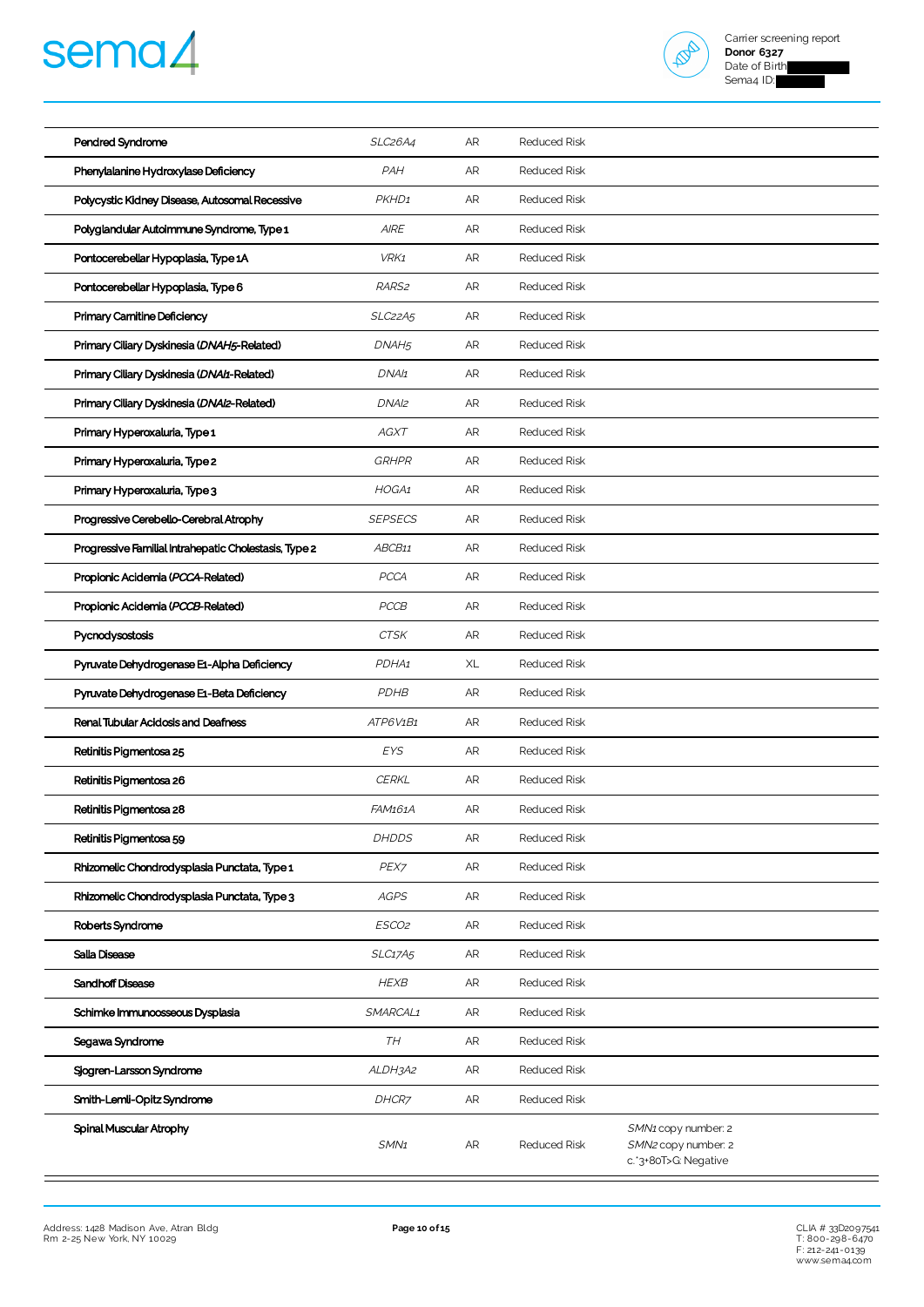



| Spondylothoracic Dysostosis                                          | MESP <sub>2</sub>                | <b>AR</b> | <b>Reduced Risk</b> |
|----------------------------------------------------------------------|----------------------------------|-----------|---------------------|
| Steel Syndrome                                                       | COL27A1                          | AR        | <b>Reduced Risk</b> |
| Stuve-Wiedemann Syndrome                                             | <b>LIFR</b>                      | AR        | <b>Reduced Risk</b> |
| Sulfate Transporter-Related Osteochondrodysplasia                    | SLC <sub>26</sub> A <sub>2</sub> | AR        | <b>Reduced Risk</b> |
| Tay-Sachs Disease                                                    | <b>HEXA</b>                      | AR        | <b>Reduced Risk</b> |
| Tyrosinemia, Type I                                                  | <b>FAH</b>                       | <b>AR</b> | <b>Reduced Risk</b> |
| Usher Syndrome, Type IB                                              | MYO7A                            | AR        | <b>Reduced Risk</b> |
| Usher Syndrome, Type IC                                              | USH1C                            | AR        | <b>Reduced Risk</b> |
| Usher Syndrome, Type ID                                              | CDH23                            | AR        | <b>Reduced Risk</b> |
| Usher Syndrome, Type IF                                              | PCDH15                           | AR        | <b>Reduced Risk</b> |
| Usher Syndrome, Type IIA                                             | USH <sub>2</sub> A               | AR        | <b>Reduced Risk</b> |
| Usher Syndrome, Type III                                             | CLRN1                            | AR        | <b>Reduced Risk</b> |
| Very Long Chain Acyl-CoA Dehydrogenase Deficiency                    | <b>ACADVL</b>                    | <b>AR</b> | <b>Reduced Risk</b> |
| Walker-Warburg Syndrome and Other FKTN-Related<br><b>Dystrophies</b> | <b>FKTN</b>                      | AR        | <b>Reduced Risk</b> |
| <b>Wilson Disease</b>                                                | ATP7B                            | AR        | <b>Reduced Risk</b> |
| Wolman Disease / Cholesteryl Ester Storage Disease                   | <b>LIPA</b>                      | AR        | <b>Reduced Risk</b> |
| X-Linked Juvenile Retinoschisis                                      | RS1                              | XL        | <b>Reduced Risk</b> |
| X-Linked Severe Combined Immunodeficiency                            | <b>IL2RG</b>                     | XL        | <b>Reduced Risk</b> |
| Zellweger Syndrome Spectrum (PEX10-Related)                          | PEX10                            | AR        | <b>Reduced Risk</b> |
| Zellweger Syndrome Spectrum (PEX1-Related)                           | PEX1                             | AR        | <b>Reduced Risk</b> |
| Zellweger Syndrome Spectrum (PEX2-Related)                           | PEX <sub>2</sub>                 | AR        | <b>Reduced Risk</b> |
| Zellweger Syndrome Spectrum (PEX6-Related)                           | PEX6                             | AR        | <b>Reduced Risk</b> |

AR=Autosomal recessive; XL=X-linked

## Test methods and comments

Genomic DNA isolated from this patient was analyzed by one or more of the following methodologies, as applicable:

#### Fragile X CGG Repeat Analysis (Analytical Detection Rate >99%)

PCR amplification using Asuragen, Inc. AmplideX<sup>®</sup>FMR1 PCR reagents followed by capillary electrophoresis for allele sizing was performed. Samples positive for FMR1 CGG repeats in the premutation and full mutation size range were further analyzed by Southern blot analysis to assess the size and methylation status of the FMR1 CGG repeat.

#### Genotyping (Analytical Detection Rate >99%)

Multiplex PCR amplification and allele specific primer extension analyses using the MassARRAY® System were used to identify certain recurrent variants that are complex in nature or are present in low copy repeats. Rare sequence variants may interfere with assay performance.

#### Multiplex Ligation-Dependent Probe Amplification (MLPA) (Analytical Detection Rate >99%)

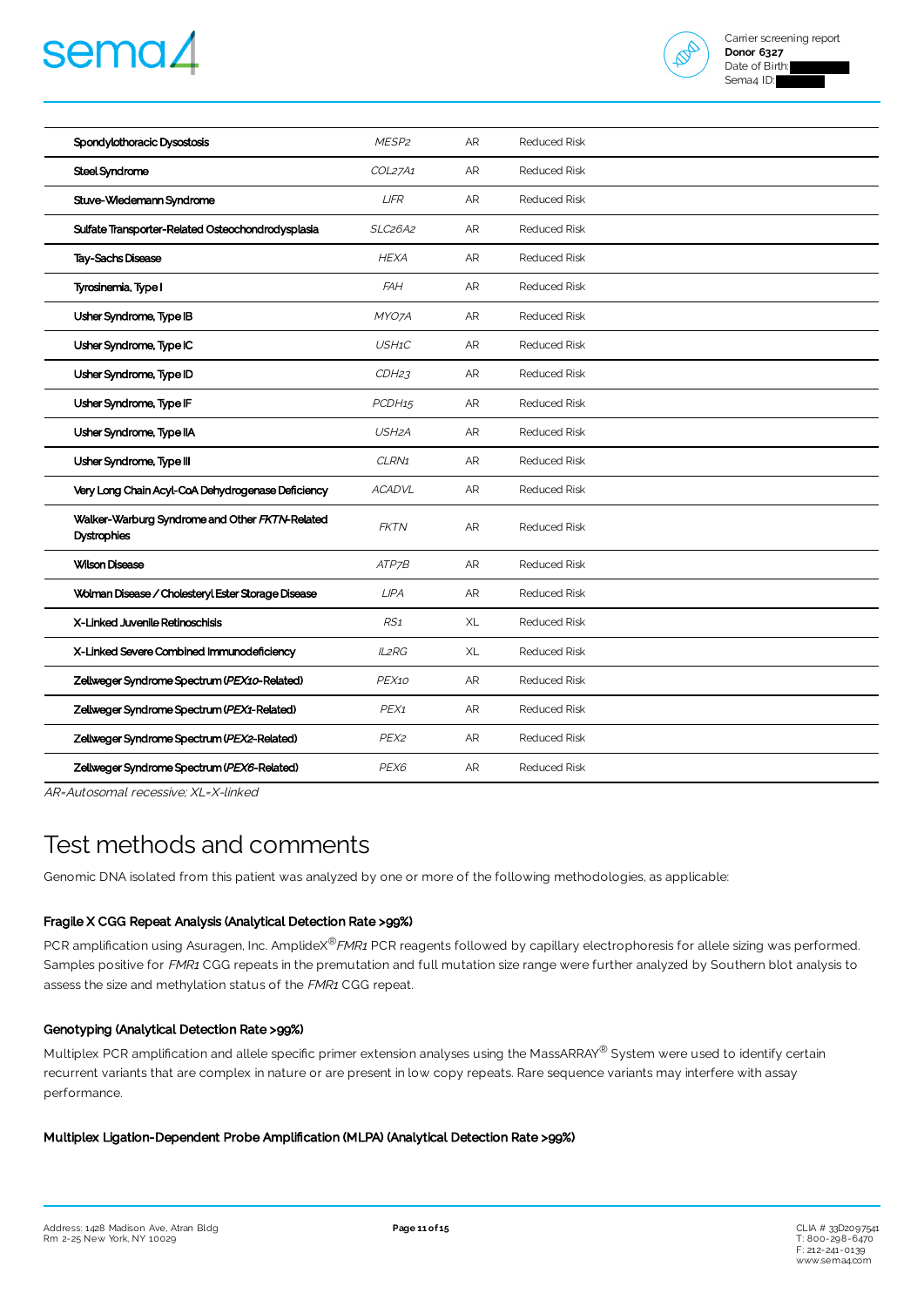



MLPA<sup>®</sup> probe sets and reagents from MRC-Holland were used for copy number analysis of specific targets versus known control samples. False positive or negative results may occur due to rare sequence variants in target regions detected by MLPA probes. Analytical sensitivity and specificity of the MLPA method are both 99%.

For alpha thalassemia, the copy numbers of the HBA1 and HBA2 genes were analyzed. Alpha-globin gene deletions, triplications, and the Constant Spring (CS) mutation are assessed. This test is expected to detect approximately 90% of all alpha-thalassemia mutations, varying by ethnicity. Carriers of alpha-thalassemia with three or more HBA copies on one chromosome, and one or no copies on the other chromosome, may not be detected. With the exception of triplications, other benign alpha-globin gene polymorphisms will not be reported. Analyses of HBA1 and HBA2 are performed in association with long-range PCR of the coding regions followed by short-read sequencing.

For Duchenne muscular dystrophy, the copy numbers of all DMD exons were analyzed. Potentially pathogenic single exon deletions and duplications are confirmed by a second method. Analysis of DMD is performed in association with sequencing of the coding regions.

For congenital adrenal hyperplasia, the copy number of the CYP21A2 gene was analyzed. This analysis can detect large deletions typically due to unequal meiotic crossing-over between CYP21A2 and the pseudogene CYP21A1P. Classic 30-kb deletions make up approximately 20% of CYP21A2 pathogenic alleles. This test may also identify certain point mutations in CYP21A2 caused by gene conversion events between CYP21A2 and CYP21A1P. Some carriers may not be identified by dosage sensitive methods as this testing cannot detect individuals with two copies (duplication) of the CYP21A2 gene on one chromosome and loss of CYP21A2 (deletion) on the other chromosome. Analysis of CYP21A2 is performed in association with long-range PCR of the coding regions followed by short-read sequencing.

For spinal muscular atrophy (SMA), the copy numbers of the SMN1 and SMN2 genes were analyzed. The individual dosage of exons 7 and 8 as well as the combined dosage of exons 1, 4, 6 and 8 of SMN1 and SMN2 were assessed. Copy number gains and losses can be detected with this assay. Depending on ethnicity, 6 - 29% of carriers will not be identified by dosage sensitive methods as this testing cannot detect individuals with two copies (duplication) of the SMN1 gene on one chromosome and loss of SMN1 (deletion) on the other chromosome (silent 2+0 carrier) or individuals that carry an intragenic mutation in SMN1. Please also note that 2% of individuals diagnosed with SMA have a causative SMN1 variant that occurred de novo, and therefore cannot be picked up by carrier screening in the parents. Analysis of SMN1 is performed in association with short-read sequencing of exons 2a-7, followed by confirmation using long-range PCR (described below).

The presence of the c.\*3+80T>G (chr5:70,247,901T>G) variant allele in an individual with Ashkenazi Jewish or Asian ancestry is typically indicative of a duplication of SMN1. When present in an Ashkenazi Jewish or Asian individual with two copies of SMN1, c.\*3+80T>G is likely indicative of a silent (2+0) carrier. In individuals with two copies of SMN1 with African American, Hispanic or Caucasian ancestry, the presence or absence of c.\*3+80T>G significantly increases or decreases, respectively, the likelihood of being a silent 2+0 silent carrier.

MLPA for Gaucher disease (GBA), cystic fibrosis (CFTR), and non-syndromic hearing loss (GJB2/GJB6) will only be performed if indicated for confirmation of detected CNVs. If GBA analysis was performed, the copy numbers of exons 1, 3, 4, and 6 - 10 of the GBA gene (of 11 exons total) were analyzed. If CFTR analysis was performed, the copy numbers of all 27 CFTR exons were analyzed. If GJB2/GJB6 analysis was performed, the copy number of the two GJB2 exons were analyzed, as well as the presence or absence of the two upstream deletions of the GJB2 regulatory region, del(GJB6-D13S1830) and del(GJB6-D13S1854).

#### Next Generation Sequencing (NGS) (Analytical Detection Rate >95%)

NGS was performed on a panel of genes for the purpose of identifying pathogenic or likely pathogenic variants.

Agilent SureSelect<sup>TM</sup>XT Low Input technology was used with a custom capture library to target the exonic regions and intron/exon splice junctions of the relevant genes, as well as a number of UTR, intronic or promoter regions that contain previously reported mutations. Libraries were pooled and sequenced on the Illumina NovaSeq 9000 platform, using paired-end 100 bp reads. The sequencing data was analyzed using a custom bioinformatics algorithm designed and validated in house.

The coding exons and splice junctions of the known protein-coding RefSeq genes were assessed for the average depth of coverage (minimum of 20X) and data quality threshold values. Most exons not meeting a minimum of >20X read depth across the exon are further analyzed by Sanger sequencing. Please note that several genomic regions present difficulties in mapping or obtaining read depth >20X. These regions, which are described below, will not be reflexed to Sanger sequencing if the mapping quality or coverage is poor. Any variants identified during testing in these regions are confirmed by a second method and reported if determined to be pathogenic or likely pathogenic.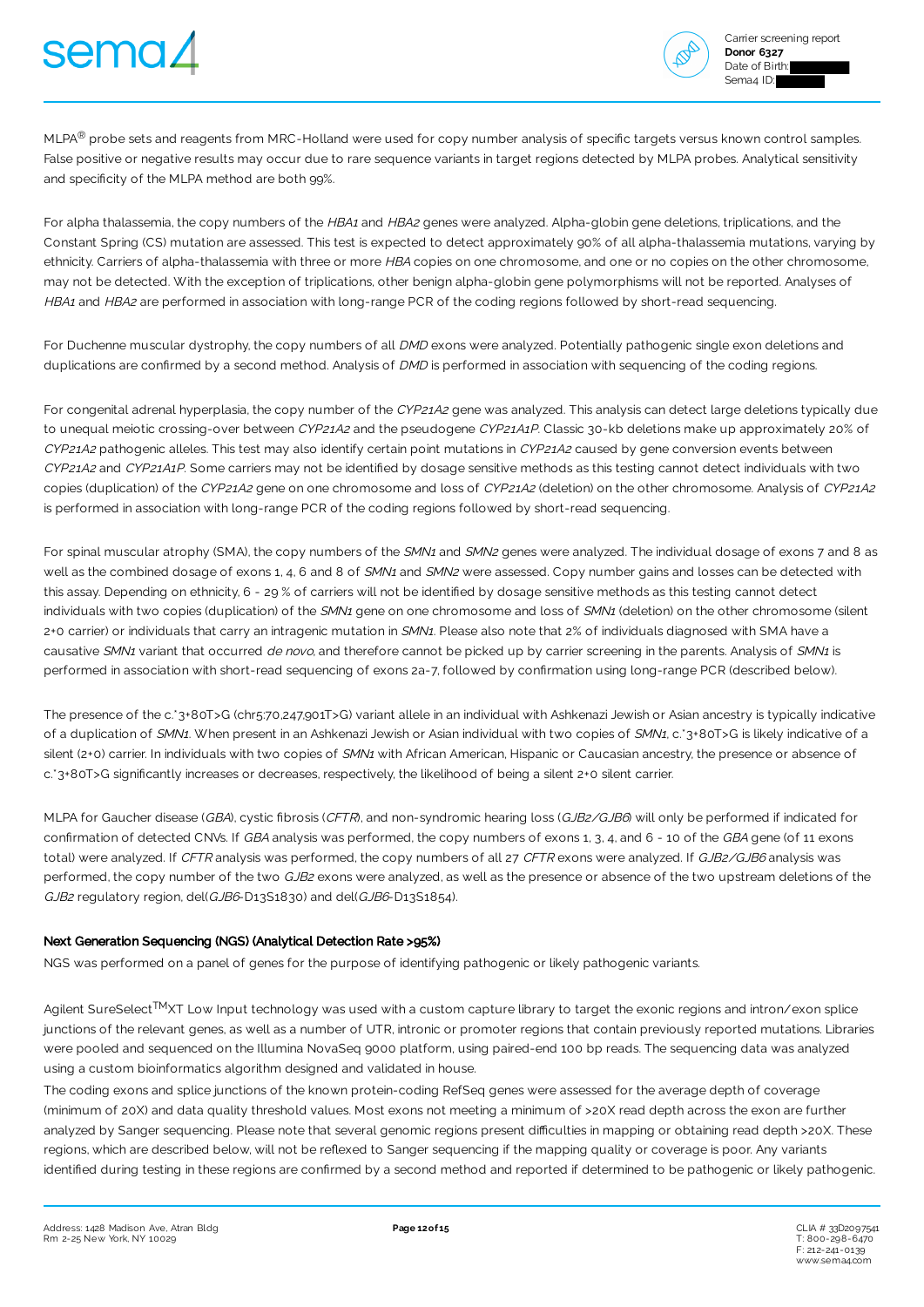



However, as there is a possibility of false negative results within these regions, detection rates and residual risks for these genes have been calculated with the presumption that variants in these exons will not be detected, unless included in the MassARRAY® genotyping platform.

**Exceptions**: ABCD1 (NM\_000033.3) exons 8 and 9; ADA (NM\_000022.2) exon 1; ADAMTS2 (NM\_014244.4) exon 1; AGPS (NM\_003659.3) chr2:178,257,512 - 178,257,649 (partial exon 1); ALMS1 (NM\_015120.4) chr2:73,612,990 - 73,613,041 (partial exon 1); CEP290 (NM\_025114.3) exon 5, exon 7, chr12:88,519,017 - 88,519,039 (partial exon 13), chr12:88,514,049 - 88,514,058 (partial exon 15), chr12:88,502,837 - 88,502,841 (partial exon 23), chr12:88,481,551 - 88,481,589 (partial exon 32), chr12:88,471,605 - 88,471,700 (partial exon 40); CFTR (NM\_000492.3) exon 10; COL4A4 (NM\_000092.4) chr2:227,942,604 - 227,942,619 (partial exon 25); CYP11B2 (NM\_000498.3) exons 3 - 7; DNAI2 (NM\_023036.4) chr17:72,308,136 - 72,308,147 (partial exon 12); EVC (NM\_153717.2) exon 1; FH (NM\_000143.3) exon 1; GAMT (NM\_000156.5 exon 1; GLDC (NM\_000170.2) exon 1; GNPTAB (NM\_024312.4) chr17:4,837,000 - 4,837,400 (partial exon 2); GNPTG (NM\_032520.4) exon 1; HGSNAT (NM\_152419.2) exon 1; IDS (NM\_000202.6) exon 3; LIFR (NM\_002310.5) exon 19; NEB (NM\_001271208.1) exons 82 - 105; NPC1 (NM\_000271.4) chr18:21,123,519 - 21,123,538 (partial exon 14); PUS1 (NM\_025215.5) ; chr12:132,414,446 - 132,414,532 (partial exon 2); RPGRIP1L (NM\_015272.2) exon 23; SGSH (NM\_000199.3) chr17:78,194,022 - 78,194,072 (partial exon 1); SLC6A8 (NM\_005629.3) exons 3 and 4.

This test will detect variants within the exons and the intron-exon boundaries of the target regions. Variants outside these regions may not be detected, including, but not limited to, UTRs, promoters, and deep intronic areas, or regions that fall into the Exceptions mentioned above. This technology may not detect all small insertion/deletions and is not diagnostic for repeat expansions and structural genomic variation. In addition, a mutation(s) in a gene not included on the panel could be present in this patient.

Variant interpretation and classification was performed based on the American College of Medical Genetics Standards and Guidelines for the Interpretation of Sequence Variants (Richards et al, 2015). All potentially pathogenic variants may be confirmed by either a specific genotyping assay or Sanger sequencing, if indicated. Any benign variants, likely benign variants or variants of uncertain significance identified during this analysis will not be reported.

#### Next Generation Sequencing for SMN1

Exonic regions and intron/exon splice junctions of SMN1 and SMN2 were captured, sequenced, and analyzed as described above. Any variants located within exons 2a-7 and classified as pathogenic or likely pathogenic were confirmed to be in either SMN1 or SMN2 using gene-specific long-range PCR analysis followed by Sanger sequencing. Variants located in exon 1 cannot be accurately assigned to either SMN1 or SMN2 using our current methodology, and so these variants are considered to be of uncertain significance and are not reported.

#### Copy Number Variant Analysis (Analytical Detection Rate >95%)

Large duplications and deletions were called from the relative read depths on an exon-by-exon basis using a custom exome hidden Markov model (XHMM) algorithm. Deletions or duplications determined to be pathogenic or likely pathogenic were confirmed by either a custom arrayCGH platform, quantitative PCR, or MLPA (depending on CNV size and gene content). While this algorithm is designed to pick up deletions and duplications of 2 or more exons in length, potentially pathogenic single-exon CNVs will be confirmed and reported, if detected.

#### Exon Array (Confirmation method) (Accuracy >99%)

The customized oligonucleotide microarray (Oxford Gene Technology) is a highly-targeted exon-focused array capable of detecting medically relevant microdeletions and microduplications at a much higher resolution than traditional aCGH methods. Each array matrix has approximately 180,000 60-mer oligonucleotide probes that cover the entire genome. This platform is designed based on human genome NCBI Build 37 (hg19) and the CGH probes are enriched to target the exonic regions of the genes in this panel.

#### Quantitative PCR (Confirmation method) (Accuracy >99%)

The relative quantification PCR is utilized on a Roche Universal Library Probe (UPL) system, which relates the PCR signal of the target region in one group to another. To test for genomic imbalances, both sample DNA and reference DNA is amplified with primer/probe sets that specific to the target region and a control region with known genomic copy number. Relative genomic copy numbers are calculated based on the standard ∆∆Ct formula.

#### Long-Range PCR (Analytical Detection Rate >99%)

Long-range PCR was performed to generate locus-specific amplicons for CYP21A2, HBA1 and HBA2 and GBA. The PCR products were then prepared for short-read NGS sequencing and sequenced. Sequenced reads were mapped back to the original genomic locus and run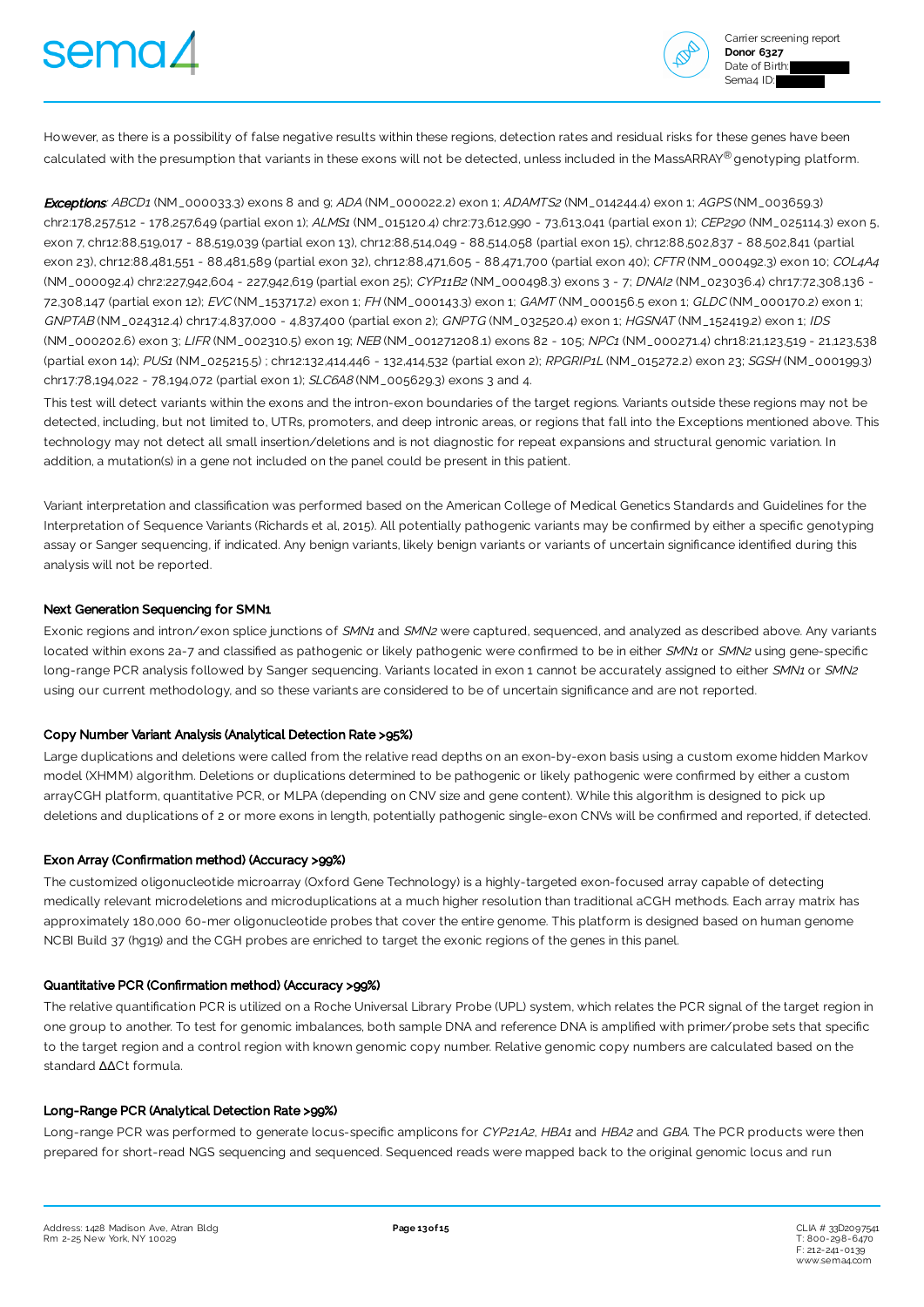



through the bioinformatics pipeline. If indicated, copy number from MLPA was correlated with the sequencing output to analyze the results. For CYP21A2, a certain percentage of healthy individuals carry a duplication of the CYP21A2 gene, which has no clinical consequences. In cases where two copies of a gene are located on the same chromosome in tandem, only the second copy will be amplified and assessed for potentially pathogenic variants, due to size limitations of the PCR reaction. However, because these alleles contain at least two copies of the CYP21A2 gene in tandem, it is expected that this patient has at least one functional gene in the tandem allele and this patient is therefore less likely to be a carrier. When an individual carries both a duplication allele and a pathogenic variant, or multiple pathogenic variants, the current analysis may not be able to determine the phase (cis/trans configuration) of the CYP21A2 alleles identified. Family studies may be required in certain scenarios where phasing is required to determine the carrier status.

#### Residual Risk Calculations

Carrier frequencies and detection rates for each ethnicity were calculated trough the combination of internal curations of >30,000 variants and genomic frequency data from >138,000 individuals across seven ethnic groups in the gnomAD database. Additional variants in HGMD and novel deleterious variants were also incorporated into the calculation. Residual risk values are calculated using a Bayesian analysis combining the a priori risk of being a pathogenic mutation carrier (carrier frequency) and the detection rate. They are provided only as a quide for assessing approximate risk given a negative result, and values will vary based on the exact ethnic background of an individual. This report does not represent medical advice but should be interpreted by a genetic counselor, medical geneticist or physician skilled in genetic result interpretation and the relevant medical literature.

#### Personalized Residual Risk Calculations

Agilent SureSelect™XT Low-Input technology was utilized in order to create whole-genome libraries for each patient sample. Libraries were then pooled and sequenced on the Illumina NovaSeq platform. Each sequencing lane was multiplexed to achieve 0.4-2x genome coverage, using paired-end 100 bp reads. The sequencing data underwent ancestral analysis using a customized, licensed bioinformatics algorithm that was validated in house. Identified sub-ethnic groupings were binned into one of 7 continental-level groups (African, East Asian, South Asian, Non-Finnish European, Finnish, Native American, and Ashkenazi Jewish) or, for those ethnicities that matched poorly to the continental-level groups, an 8<sup>th</sup> "unassigned" group, which were then used to select residual risk values for each gene. For individuals belonging to multiple high-level ethnic groupings, a weighting strategy was used to select the most appropriate residual risk. For genes that had insufficient data to calculate ethnic-specific residual risk values, or for sub-ethnic groupings that fell into the "unassigned" group, a "worldwide" residual risk was used. This "worldwide" residual risk was calculated using data from all available continental-level groups.

#### Sanger Sequencing (Confirmation method) (Accuracy >99%)

Sanger sequencing, as indicated, was performed using BigDye Terminator chemistry with the ABI 3730 DNA analyzer with target specific amplicons. It also may be used to supplement specific quaranteed target regions that fail NGS sequencing due to poor quality or low depth of coverage (<20 reads) or as a confirmatory method for NGS positive results. False negative results may occur if rare variants interfere with amplification or annealing.

Please note these tests were developed and their performance characteristics were determined by Mount Sinai Genomics, Inc. They have not been cleared or approved by the FDA. These analyses generally provide highly accurate information regarding the patient's carrier or affected status. Despite this high level of accuracy, it should be kept in mind that there are many potential sources of diagnostic error, including misidentification of samples, polymorphisms, or other rare genetic variants that interfere with analysis. Families should understand that rare diagnostic errors may occur for these reasons.

#### SELECTED REFERENCES

#### Carrier Screening

Grody W et al. ACMG position statement on prenatal/preconception expanded carrier screening. Genet Med. 2013 15:482-3.

#### Fragile X syndrome:

Chen L et al. An information-rich CGG repeat primed PCR that detects the full range of Fragile X expanded alleles and minimizes the need for Southern blot analysis. J Mol Diag 2010 12:589-600.

#### Spinal Muscular Atrophy: